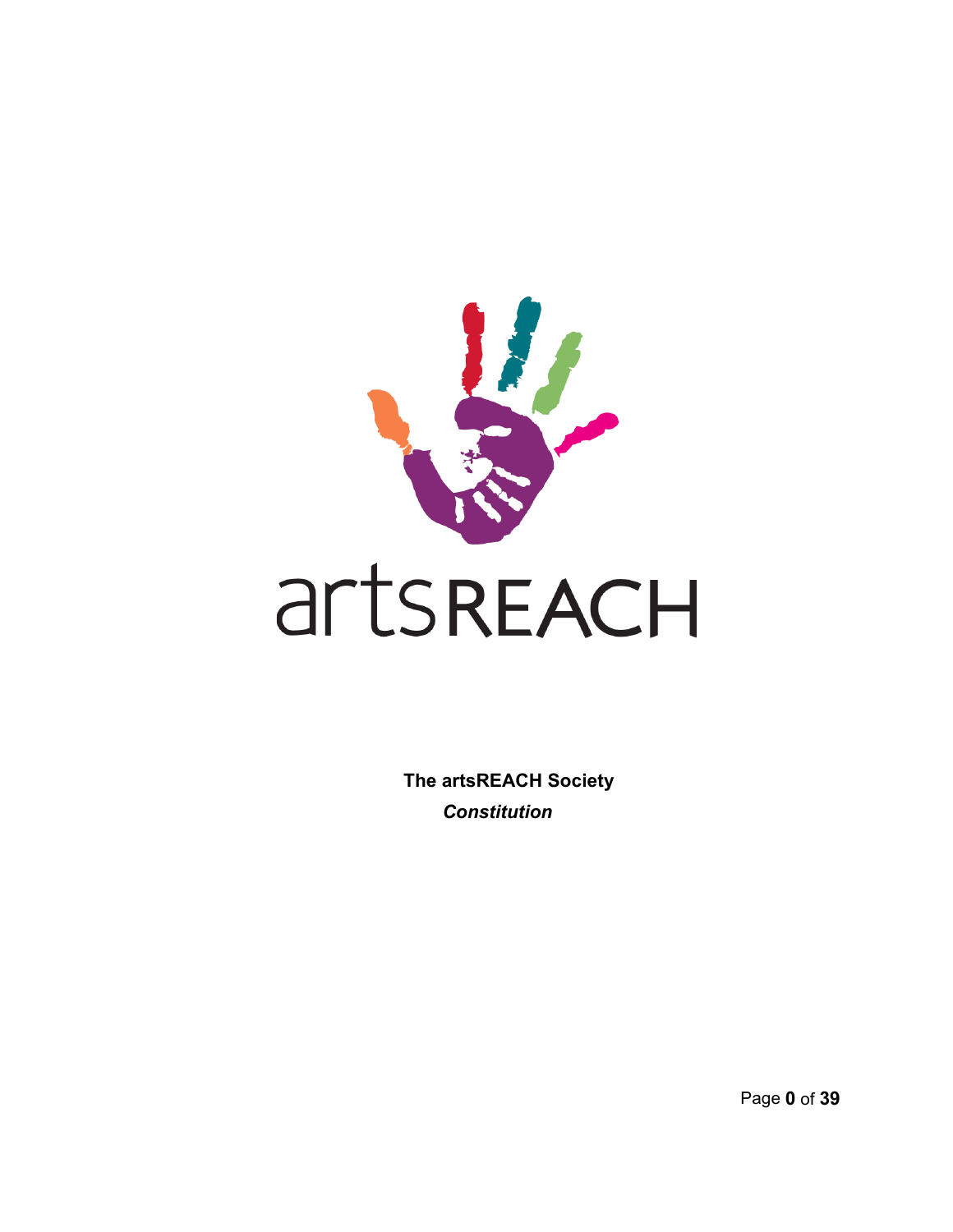The name of the society is: The artsREACH Society

- 1. To deliver visual and performing arts programmes to children who attend schools with a vulnerable population.
- 2. To design, arrange, and co-ordinate these programmes and to train instructors to deliver diverse fine arts programmes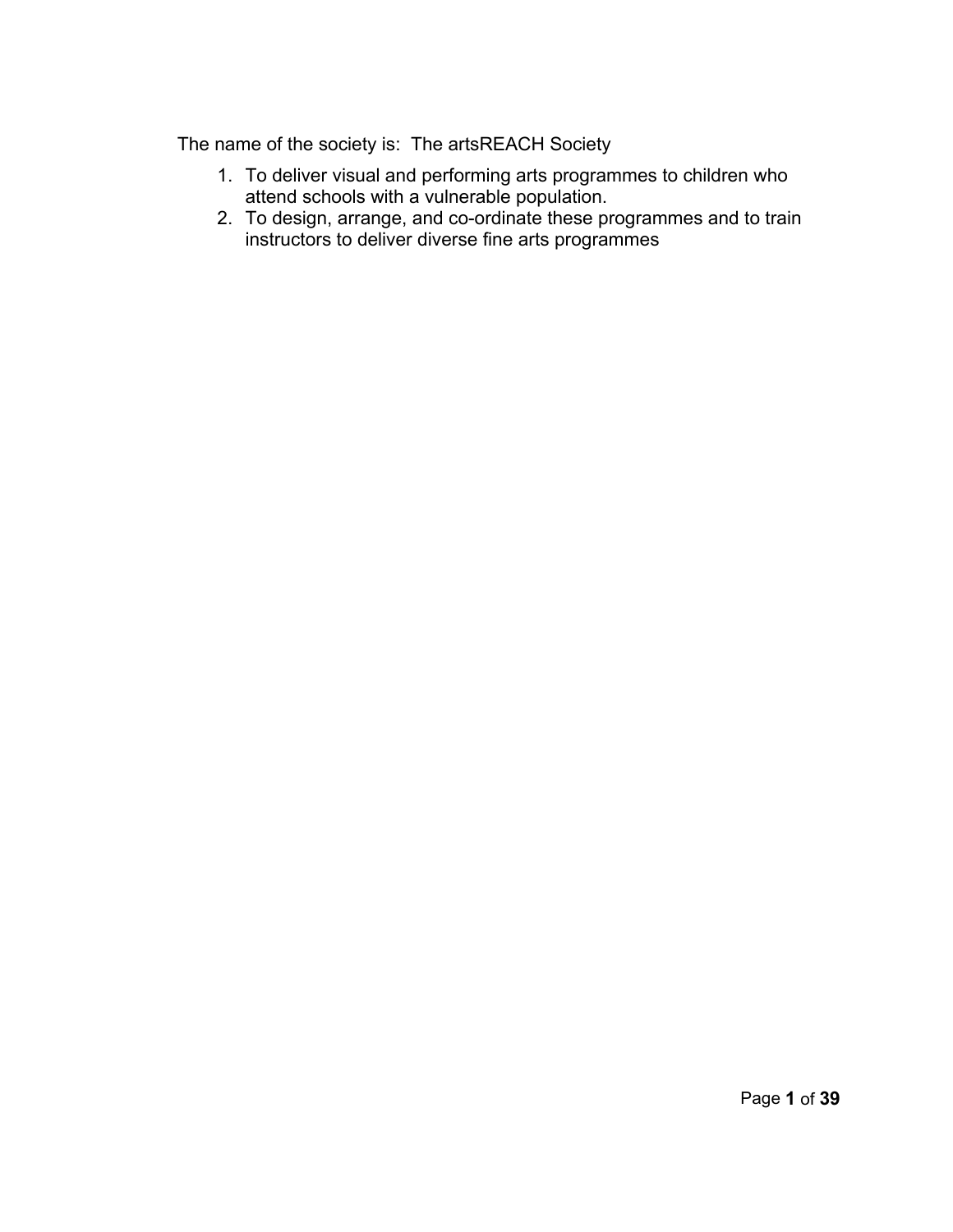

**The artsREACH Society**  *Bylaws*

# **TABLE OF CONTENTS**

**[PREAMB](#page-6-0)LE 6** 6 **7 [E](#page-6-0)rror! Bookmark not defined.7 Error! Bookmark not defined.7**

**[INTERPRETATION](#page-7-0) 8**

Page **2** of **39**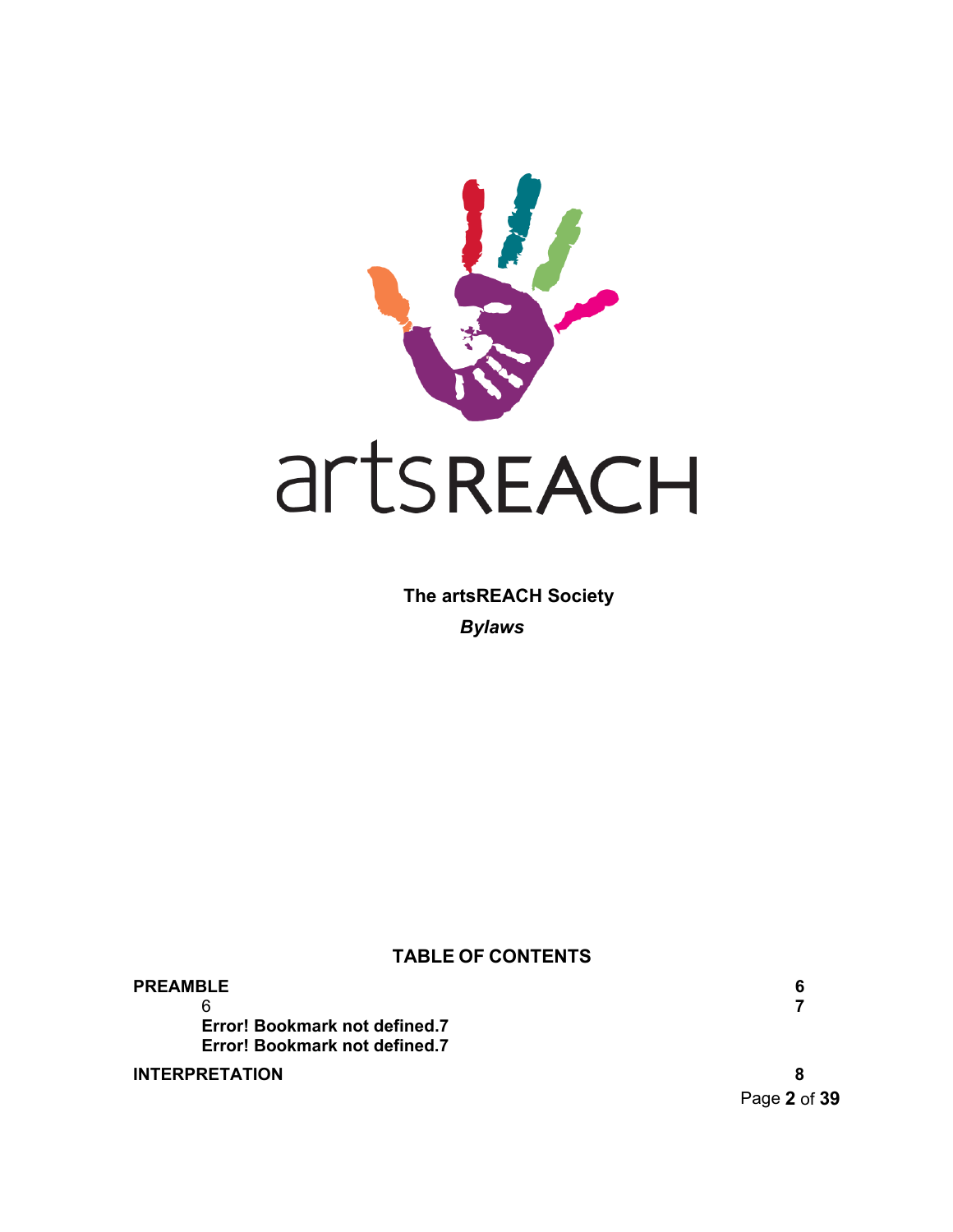| <b>Definitions</b>                                                                                                                                                                                                                                                                                                                                                                                                                                                                                                                  | 8                                                                                                      |
|-------------------------------------------------------------------------------------------------------------------------------------------------------------------------------------------------------------------------------------------------------------------------------------------------------------------------------------------------------------------------------------------------------------------------------------------------------------------------------------------------------------------------------------|--------------------------------------------------------------------------------------------------------|
| <b>REGISTERED OFFICE</b>                                                                                                                                                                                                                                                                                                                                                                                                                                                                                                            | 11                                                                                                     |
| <b>SOCIETY RECORDS</b><br><b>Error! Bookmark not defined.2</b><br>Error! Bookmark not defined.<br><b>Error! Bookmark not defined.3</b><br><b>Error! Bookmark not defined.3</b><br>Error! Bookmark not defined.<br>Error! Bookmark not defined.<br>Error! Bookmark not defined.14<br>Error! Bookmark not defined.14<br>Error! Bookmark not defined.14<br>Error! Bookmark not defined.14<br>Error! Bookmark not defined.14<br>Error! Bookmark not defined.<br><b>Error! Bookmark not defined.15</b><br>Error! Bookmark not defined.15 | 12                                                                                                     |
| Inspection of the register of directors<br><b>Copies of records</b><br><b>Distribution of records</b>                                                                                                                                                                                                                                                                                                                                                                                                                               | 16<br>16<br>16<br>Sending of records16<br>Delivery and receipt of records16<br><b>Records served17</b> |
| <b>MEMBERSHIP</b>                                                                                                                                                                                                                                                                                                                                                                                                                                                                                                                   | 18                                                                                                     |
| <b>Error! Bookmark not defined.18</b><br><b>Error! Bookmark not defined.18</b><br><b>Individual Members</b><br>Error! Bookmark not defined.18                                                                                                                                                                                                                                                                                                                                                                                       | 18                                                                                                     |
| Error! Bookmark not defined.<br><b>Obligations of membership</b><br>Membership duties<br>Membership dues<br>Error! Bookmark not defined.19<br>Error! Bookmark not defined.19<br>Member not in good standing<br>Error! Bookmark not defined.20                                                                                                                                                                                                                                                                                       | 18<br>18<br>19<br>19                                                                                   |
| At termination of membership                                                                                                                                                                                                                                                                                                                                                                                                                                                                                                        | 20                                                                                                     |
| <b>MEETINGS OF MEMBERS</b><br><b>Calling General Meetings</b><br>Error! Bookmark not defined.21                                                                                                                                                                                                                                                                                                                                                                                                                                     | <b>Error! Bookmark not defined.1</b><br>21                                                             |
| <b>Conduct of General Meetings</b><br>Error! Bookmark not defined.22                                                                                                                                                                                                                                                                                                                                                                                                                                                                | 22                                                                                                     |
| Order of business at General Meetings                                                                                                                                                                                                                                                                                                                                                                                                                                                                                               | 22                                                                                                     |
|                                                                                                                                                                                                                                                                                                                                                                                                                                                                                                                                     | Page 3 of 39                                                                                           |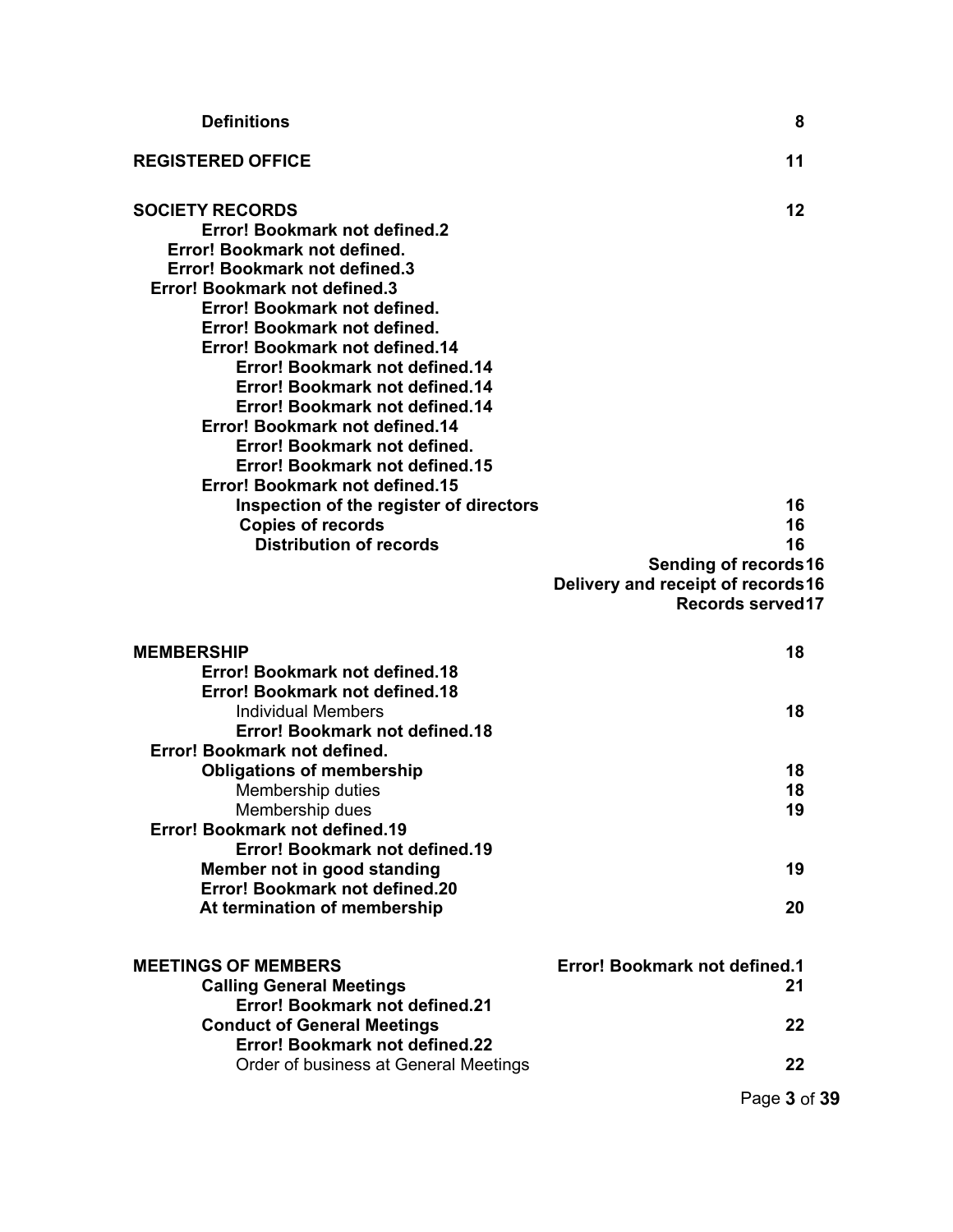| Error! Bookmark not defined.23<br>2123                                |          |
|-----------------------------------------------------------------------|----------|
| Error! Bookmark not defined.23                                        |          |
| <b>Annual General Meetings</b>                                        | 24       |
| <b>Adjourning General Meetings</b><br><b>Special General Meetings</b> | 24<br>25 |
| Called by the board                                                   | 25       |
| Requisitioned by members                                              | 25       |
| 25                                                                    | 26       |
| <b>DIRECTORS</b>                                                      | 27       |
| <b>Qualifications</b>                                                 | 28       |
| <b>Election or Appointment of Directors</b>                           | 28       |
| <b>Election of Officers</b><br><b>Terms of Office</b>                 | 28<br>28 |
| <b>Directors</b>                                                      | 28       |
| <b>Error! Bookmark not defined.29</b>                                 |          |
| <b>Resignation</b>                                                    | 29       |
| <b>Removal of directors</b>                                           | 30       |
| <b>Duty of Directors</b>                                              | 30       |
| <b>Fiduciary duties</b><br><b>Error! Bookmark not defined.1</b>       | 30       |
| 291                                                                   |          |
| <b>Protection of Directors</b>                                        | 39       |
| Limits on liability                                                   | 32       |
| Indemnification                                                       | 32       |
| Insurance                                                             | 32       |
| <b>BOARD</b>                                                          | 33       |
| <b>Responsibility</b>                                                 | 33       |
| <b>Composition</b><br><b>Meetings</b>                                 | 33<br>33 |
| Quorum                                                                | 34       |
| Voting                                                                | 34       |
| <b>Duties</b>                                                         | 34       |
| Chair                                                                 | 34       |
| Vice-Chair                                                            | 34<br>34 |
| Secretary<br>Treasurer                                                | 35       |
| <b>Error! Bookmark not defined.35</b>                                 |          |
|                                                                       |          |
| <b>FINANCE</b><br>Distribution of assets and income                   | 36<br>36 |
| Financial year                                                        | 36       |
| <b>Banking</b>                                                        | 36       |
| Fees and assessments                                                  | 36       |
| Investments                                                           | 37       |
| <b>Borrowing Powers</b>                                               | 37       |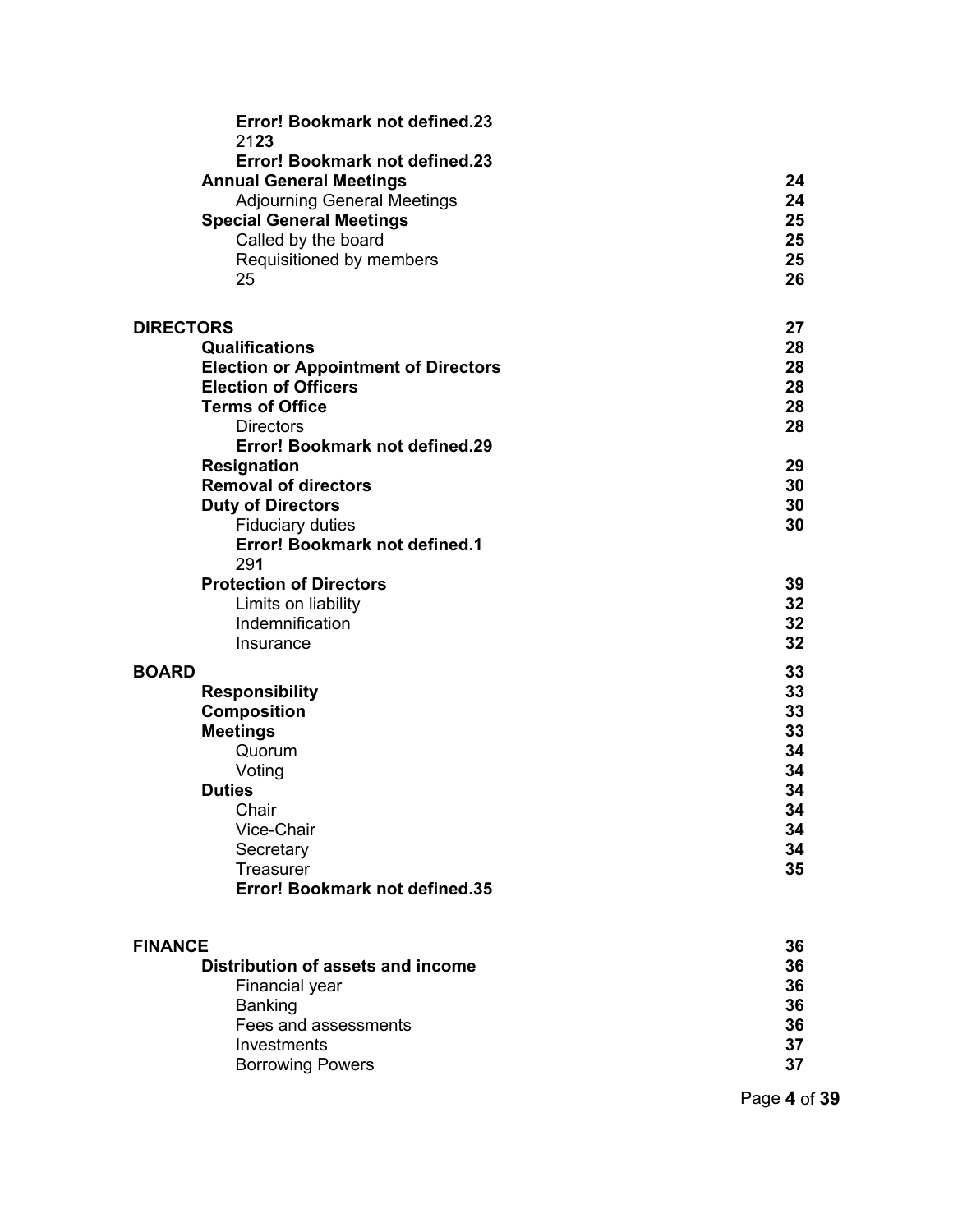**DISSOLUTION OF THE SOCIETY 39**

### **PREAMBLE**

As stated in the Constitution, the Purpose of The artsREACH Society referred to in this document as 'the Society', is:

- a. To conduct fundraising activities in support of community development programs, including visual and performing arts, education and training.
- b. To operate commercial enterprises compatible with the purposes of and in support of visual and performing arts, education and training.

The Society shall be carried on without purpose of gain for its members. At no time may any of the assets of the Society be used by or otherwise be made available for the personal benefit of the members. All profits of or other accretions to the Society shall be used exclusively for promoting the Society's stated purposes. This was a previously unalterable provision.

The Society achieves this Purpose by: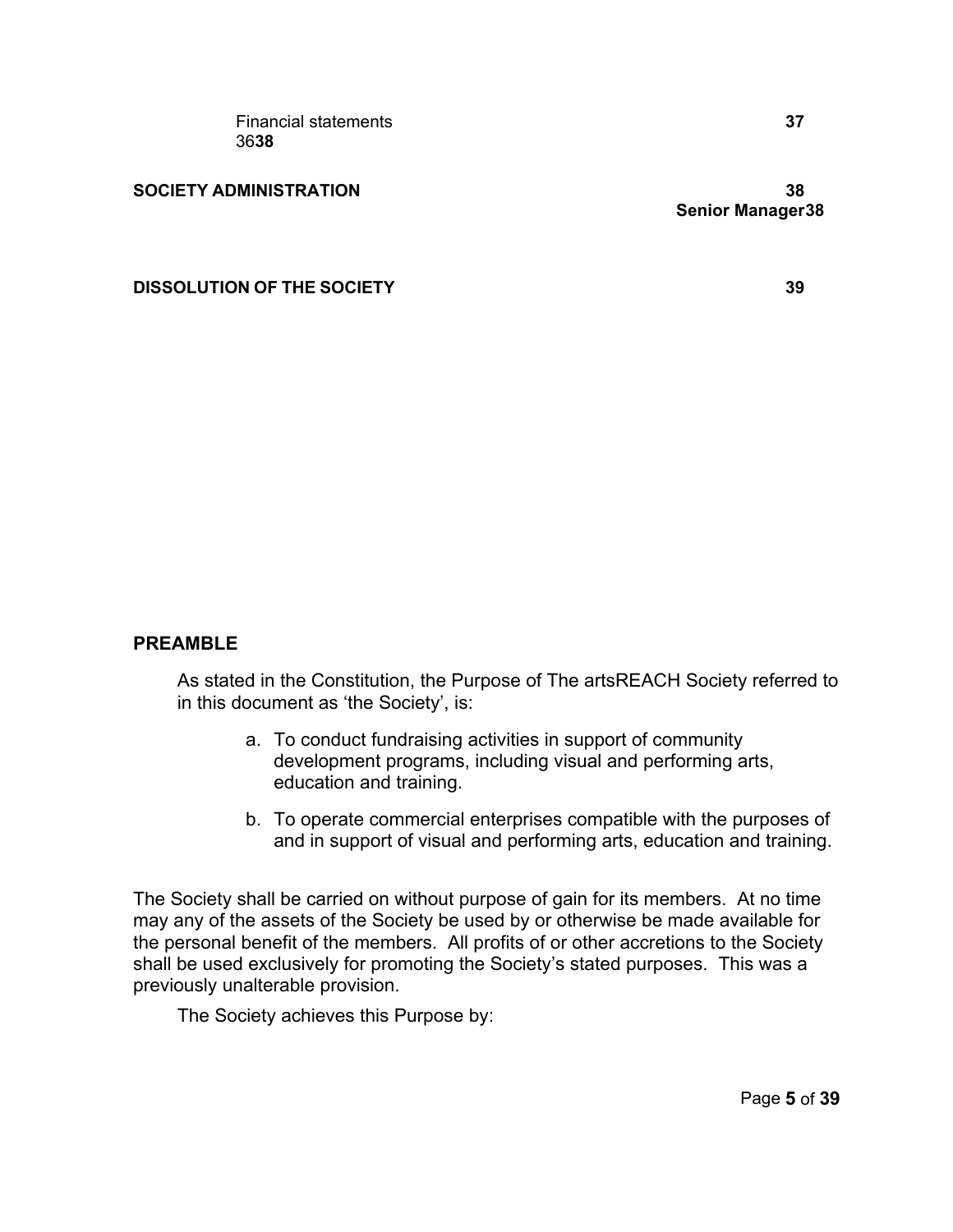- a. Securing funds through granting organizations and private donations in order to cover expenses associated with community development programs;
- <span id="page-6-0"></span>b. Conducting fundraising events and activities in order to cover expenses

### **Incorporation**

This Society was incorporated under the *Society Act (RSBC 1996)* on April 21, 2004.

The name at incorporation was The OCTA Collective Society.

The name of the Society was changed to The artsREACH Society on January 29, 2016.

The artsREACH Society is a not-for-profit organization created and founded by Marilyn Sing. Its mission is to provide high quality visual and performing arts training to young children regardless of their financial means. To reach the children who would benefit the most, artsREACH delivers free 60 - 90 minute workshops in public elementary schools identified as having a high percentage of low income families.

Research has shown that involvement in the arts increases one's capacity to think critically and act independently. Through artsREACH, children who are least likely to have access to an education in the arts are able to benefit from the critical life skills that are learned through our workshops. The workshops will teach students to:

- develop artistic and creative skills in a positive learning environment
- gain an appreciation for the arts
- improve their self-confidence and self-esteem
- develop teamwork, communication and personal management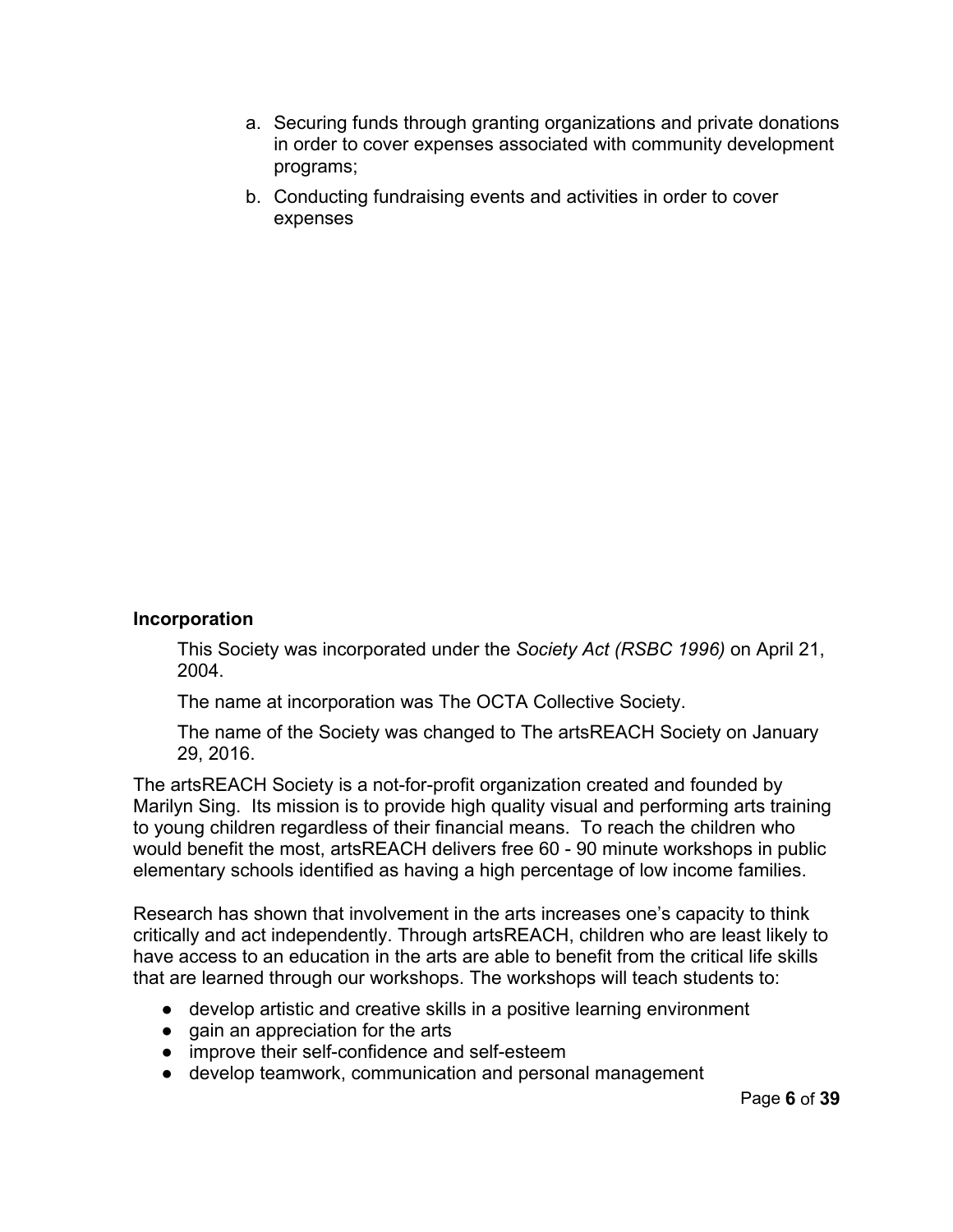### **Legislation**

The *Society Act* was replaced by the *Societies Act* effective November 28, 2016*.*

The society is governed by the *Societies Act* and Regulations or any act or regulation that may replace that legislation.

If there is a conflict between these bylaws and the legislation, the legislation prevails.

# **Amendments**

The members may amend these bylaws:

- (a) at a duly called general meeting;
- <span id="page-7-0"></span>(b) by special resolution.

# **INTERPRETATION**

# **Definitions**

In addition to those in the Act, the following definitions apply to these bylaws.

**"Act" or "Societies Act"** means the *Societies Act* or any act that replaces that Act.

**"Annual Report"** means the report that must be filed with the Registrar within 30 days of the AGM.

**"Annual General Meeting"** means the annual meeting of the members of the Society that the Society is required to convene once each calendar year (see Meetings of Members).

**"Board"** means The artsREACH Society's Board of Directors as appointed and elected in accordance with Proceedings at General Meeting.

**"Board report"** or **"Directors' report"** means the report given by the Chair at the AGM on behalf of the Board that provides accountability on the activities of the past year and that may reflect on what is anticipated for the upcoming year.

# "**Board Resolution**" means:

(a) a resolution that is passed at a Board meeting by a simple majority; or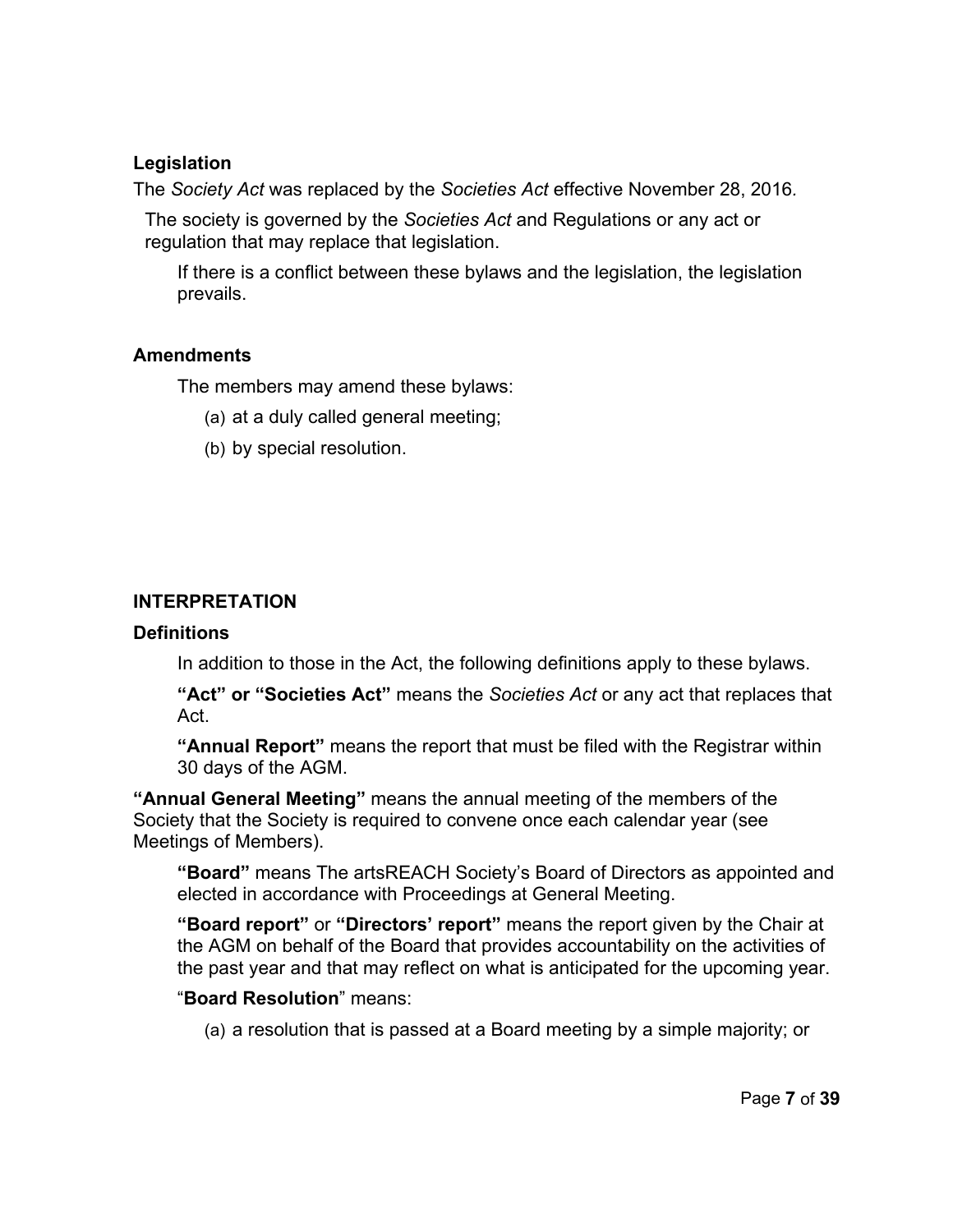(b) a resolution that has been sent in writing (including email) to all the Directors and that is consented to in writing by the majority of the Directors with voting rights (see 'consent resolution' below).

**"Bylaws"** means these bylaws and any changes approved by the members by special resolution and registered on the Registrar's system.

**"Chair"** means the person elected by the other directors to chair the Board of **Directors** 

**"Consent resolution"** means a resolution that is sent in writing to all Directors and is consented to (approved in a vote) in writing, in counterpart, by a majority of the directors.

**"Constitution"** means the constitution and any changes approved by the Members by special resolution and filed with the Registrar.

**"Counterpart"** means one of more copies of a document that are signed and then considered as though they were one document.

**"Court"** means the Supreme Court of British Columbia.

**"Director"** means a member who is elected or appointed to the position in accordance with Election or Appointment of Directors.

**"General Meeting"** means a meeting of the members of the Society. There are two types of general meetings: a general meeting held in accordance with Annual General Meeting; and special general meetings held in accordance with Special Meetings.

**"Mailing address"** means the registered office mailing address as set out in the society's statement of directors and registered office.

**"Material"** means in the context of:

- (c) discussing an issue, information that could alter the discussion and / or the decision;
- (d) accounting records, information that could alter the financial statements such that a reasonable person might notice the difference;
- (e) preparing a review of the financial position, information that could noticeably alter the report on the Society's financial position and/or the results of its operations;
- (f) conflict of interest for a director, the situation where it could be difficult for a director to separate the interests of the Society and their own in order to objectively consider the issue and vote in the best interest of the Society; and
- (g) disclosure of a direct or indirect interest in a contract, transaction or matter, information that could affect the approval or rejection of a contract, transaction or matter.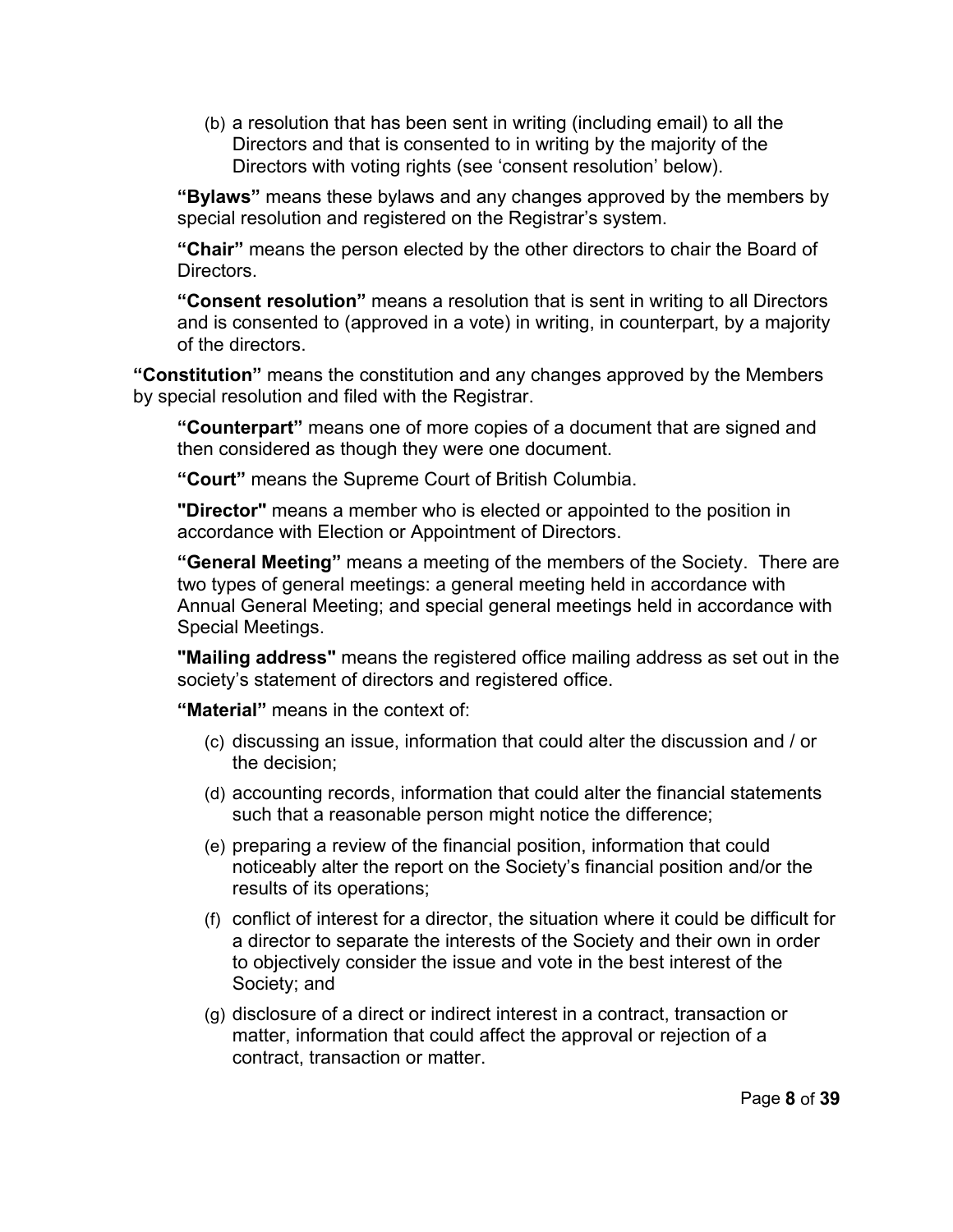**"Member"** means a person or company qualifying for membership in accordance with Qualifying for membership in one of the classes of members:

- Individual Members have voting rights
- Honourary Members do not have voting rights

**"Member in good standing"** means a member who has complied with the obligations of membership as outlined in Obligations of membership. This includes payments of dues on time, demonstrating support for the constitution and adhering to the bylaws, and acting in the best interests of the Society.

**"Officer"** means a director who is elected by the members or the Board to be the Chair, Vice-Chair, Treasurer, Secretary or Secretary-Treasurer.

**"Ordinary Resolution"** means a resolution that is:

- (a) passed in a general meeting by a simple majority of the votes cast in person,
- (b) consented to in writing by 2/3 of the voting members.

**"Quorum"** means the minimum number of members required to transact business at a general meeting (Quorum for a General Meeting) or the minimum number of directors required to transact business at a board meeting (Meetings, Quorum). Quorum is considered to be the less of three members, or 20 percent of the voting membership.

**"Register of Directors"** means the list of the directors including their names and contact information.

**"Registrar"** means the Registrar of Companies of the Province of British Columbia.

**"Senior Manager"** means the person engaged by the Board to manage the activities and internal affairs of the Society with the title of The artsREACH Society.

**"Society"** means the The artsREACH Society (artsREACH).

### **"Special Business"** means:

- (a) any business conducted at a special general meeting as outlined in the notice calling the meeting; and
- (b) any business conducted at an Annual General Meeting except adopting the rules of order, considering the financial statements, hearing the Board report, hearing the auditor's report (if any), electing directors, and appointing an auditor (if required).

**"Special General Meeting"** means a meeting of the members of the Society that is called between Annual General Meetings in order to deal with urgent matters that require the members' approval.

"**Special Resolution"** means a resolution that is: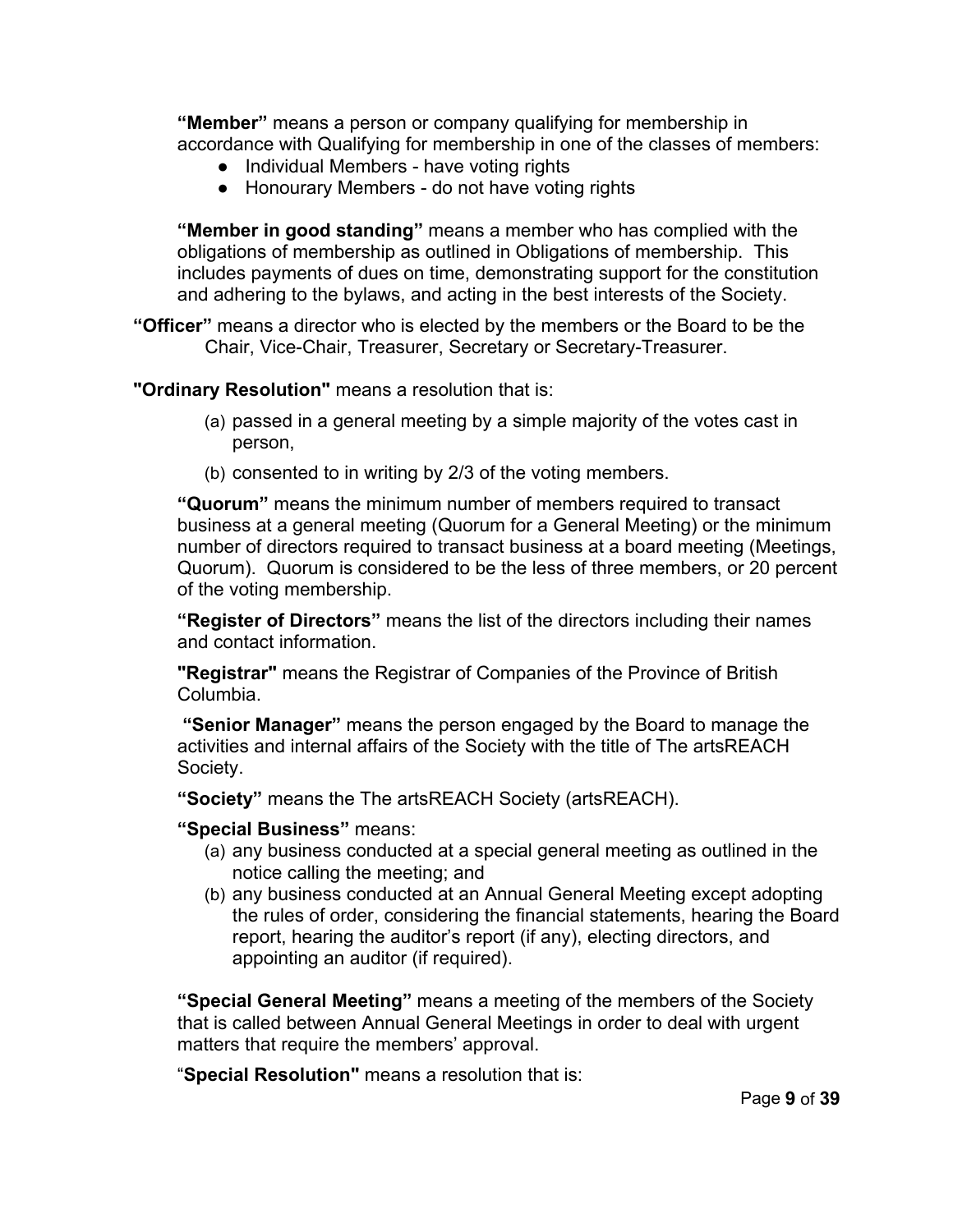- (a) passed at a general meeting by at least 2/3 of the votes cast by the voting members, whether cast in person or by any other means permitted in these bylaws;
- (b) consented to in writing by all of the voting members; and
- (c) cast in accordance with Voting at General Meetings.

**"Statement of directors and registered office"** means the statement filed with the Registrar that sets out:

- (a) the Directors' full names and addresses; and
- (b) the Society's delivery address and mailing address.

**"Unalterable Provision"** means a provision that under the *Society Act* and in the previous constitution could not be altered but which subsequent to transitioning onto the Registrar's system, is alterable.

**"Voting Members"** means Individual Members and the representatives of Corporate Members who have the right to vote in accordance with Votes.

# **REGISTERED OFFICE**

The Society's:

- (a) registered office address will be the address of a Board Member or Administrator, assigned by the Board at the first meeting following the AGM.
- (b) delivery address is: The artsREACH Society 1331 Johnson Street Victoria, BC V8V 3P2
- (c) mailing address is: The artsREACH Society PO Box 48091, Uptown PO Victoria, BC V8Z 7H5

The Society:

- (a) may change those addresses by:
	- (i) filing a notice of change to the Registrar; or
	- (ii) including the change in the annual report filed with the Registrar after the Annual General Meeting.

The change of address is effective the day after the record has been filed with the Registrar.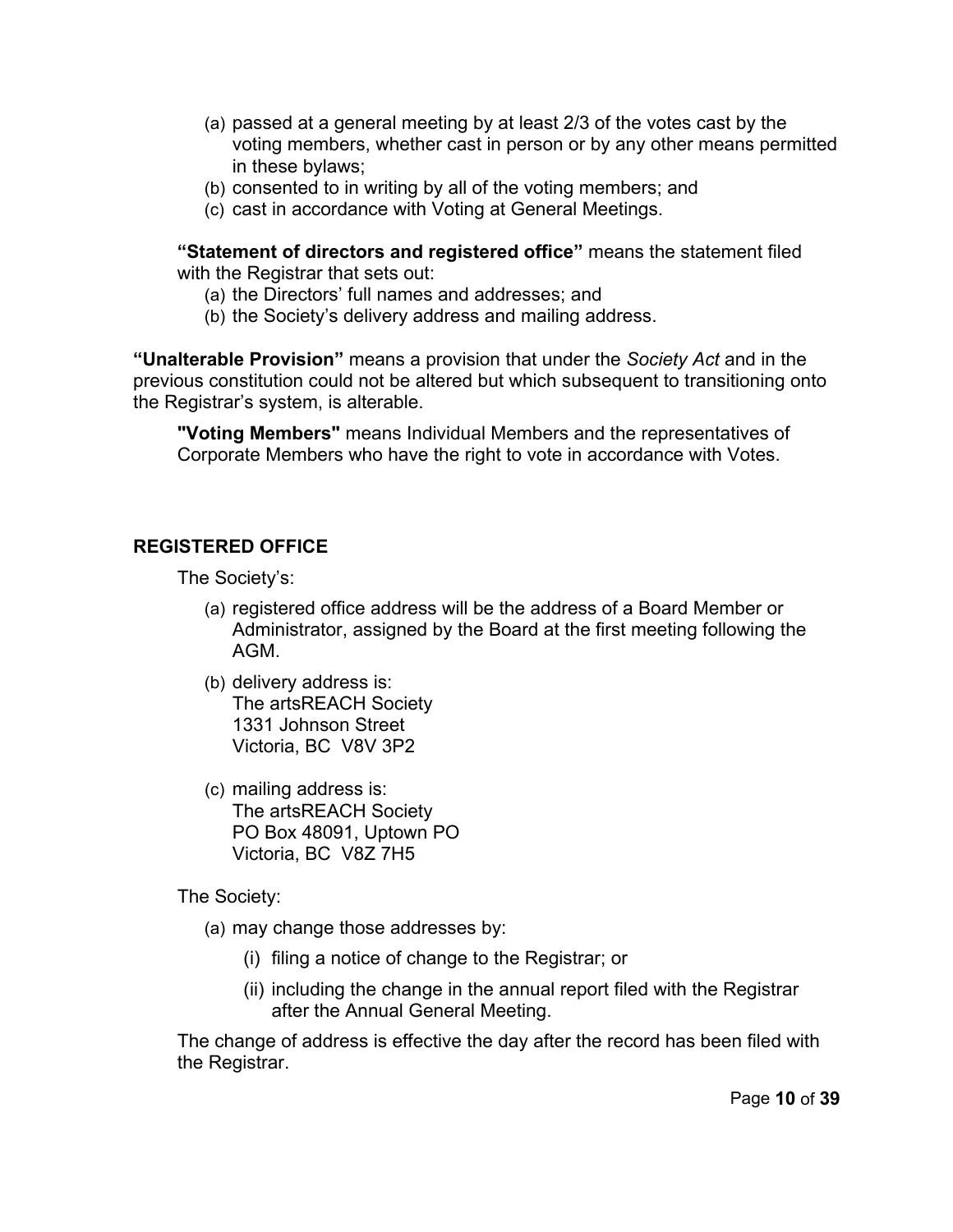# **SOCIETY RECORDS**

### **Records to be kept**

The Society will keep two kinds of records, those that:

(a)relate to the formation of the Society, from official bodies, and the composition of the Society; and

(b)relate to the operation of the Society.

# **Records related to the society's formation and structure**

The Society must keep records related to its formation, registers of members and directors and records related to the Society as a whole:

- (a) the certificate of incorporation as a society;
- (b) certified copies from the Registrar of the:
	- (i) constitution;
	- (ii) bylaws;
	- (iii) statement of directors; and
	- (iv)statement of the Society's office;
- (c) copies of records from the Registrar, other than in response to a request;
- (d) orders from any:
	- (i) court or tribunal, and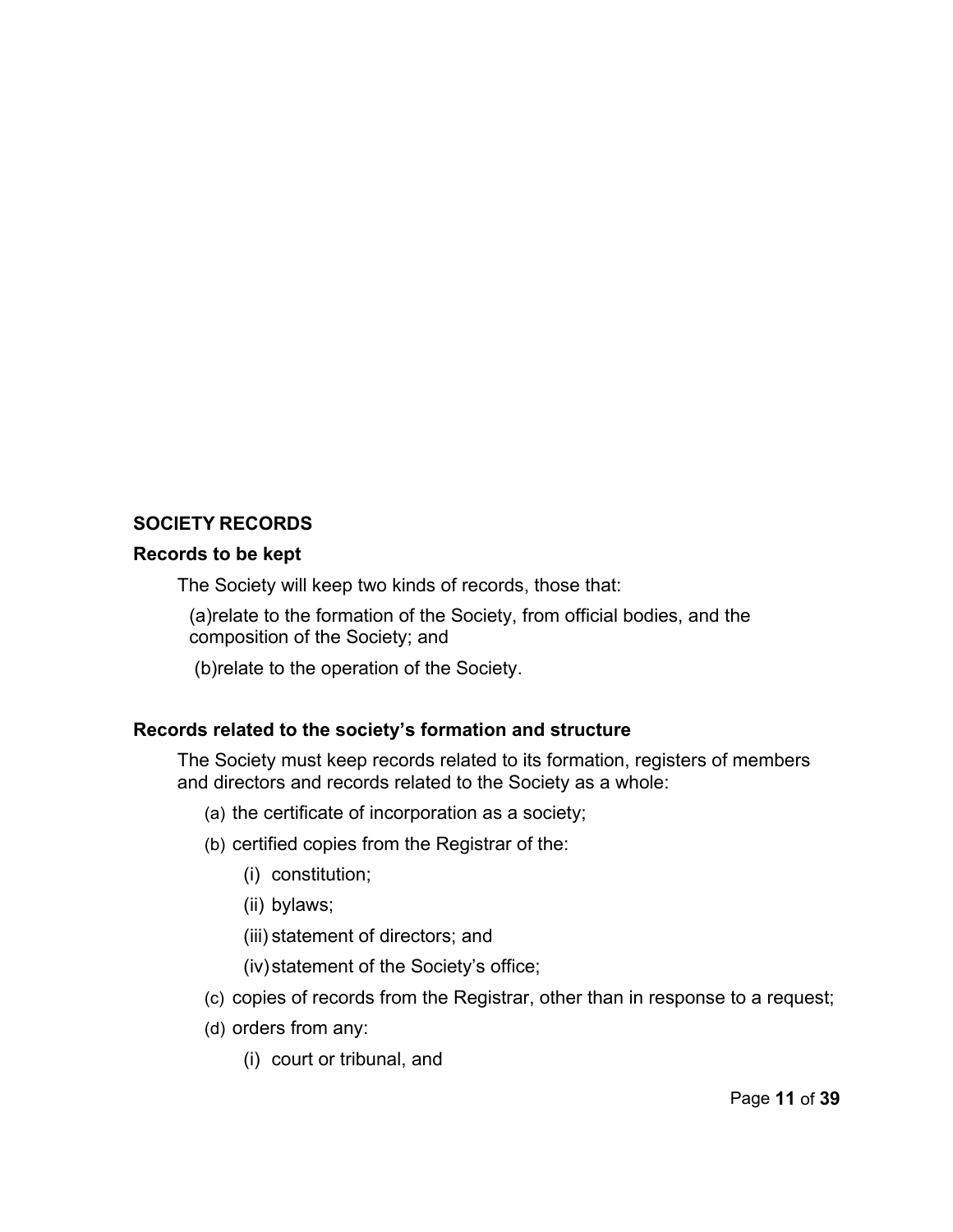- (ii) government body, agency or official;
- (e) the register of directors with their contact information;
- (f) consents to act as director, declarations of conflict of interest and resignations;
- (g) disclosures of interest by directors or the Chief Executive Officer;
- (h) register of members, by classes of members with contact information;
- (i) the minutes of general meetings, including the text of each resolution passed;
- (j) consents to resolutions received from members in the case of consent resolutions;
- (k) the financial statements; and
- (l) the auditor's reports.

## **Records of the society's operations**

The Society must keep records of its operations:

- (a) the minutes of each meeting of directors, including
	- (i) a list of directors present, and
	- (ii) the text of each resolution passed at the meeting
- (b) a copy of each consent resolution and a copy of each of the consents;
- (c) accounting records of each transaction that materially affected the financial position; and
- (d) audit reports.

# **Disposal of records**

The Society may dispose of records that:

- (a) were created or last altered more than 10 years previously; and
- (b) are no longer relevant to the activities or internal affairs of the Society.

# **Location of records**

The Society will keep non-electronic and electronic records at the Society's registered office.

The Directors may approve other location(s) at which some or all of the records may be kept.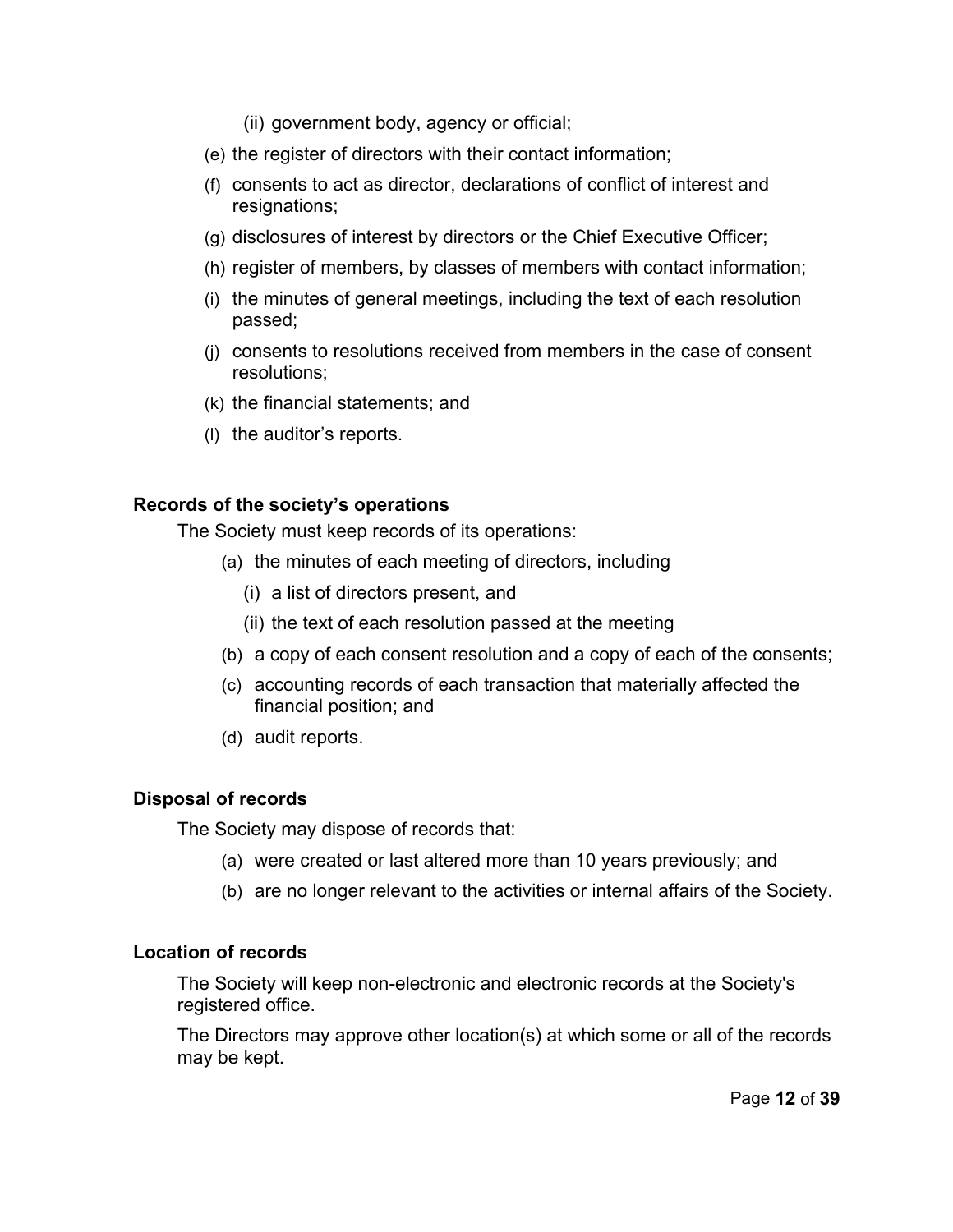If there are records that are not kept at the registered office, the Society must have a written notice at the registered office showing the location(s) and the records that are stored there.

### **Maintenance of records**

The Society will take reasonable precautions in preparing and keeping the records to:

- (a) keep the records in a complete state;
- (b) avoid loss, destruction or damage to the records;
- (c) prevent tampering with the records; and
- (d) make access simple, reliable and prompt.

## **Inspection of records**

The directors, members and other authorized persons must be able to inspect the books and records at all reasonable times.

### **Directors**

Directors may, without charge, inspect any Society record in the "Records to be kept" section.

### **Members**

Members may, without charge, inspect:

- (a) the records listed in the "Records to be kept" section
- (b) Directors' disclosures of interest;
- (c) Board meeting minutes;
- (d) consent resolutions;
- (e) accounting records that affect the fiscal position; and
- (f) financial statements.

### **Public**

A member of the public:

(a) may not have access to the register of members.

### **Access to the records**

The Society may set:

(a) a reasonable period of notice; and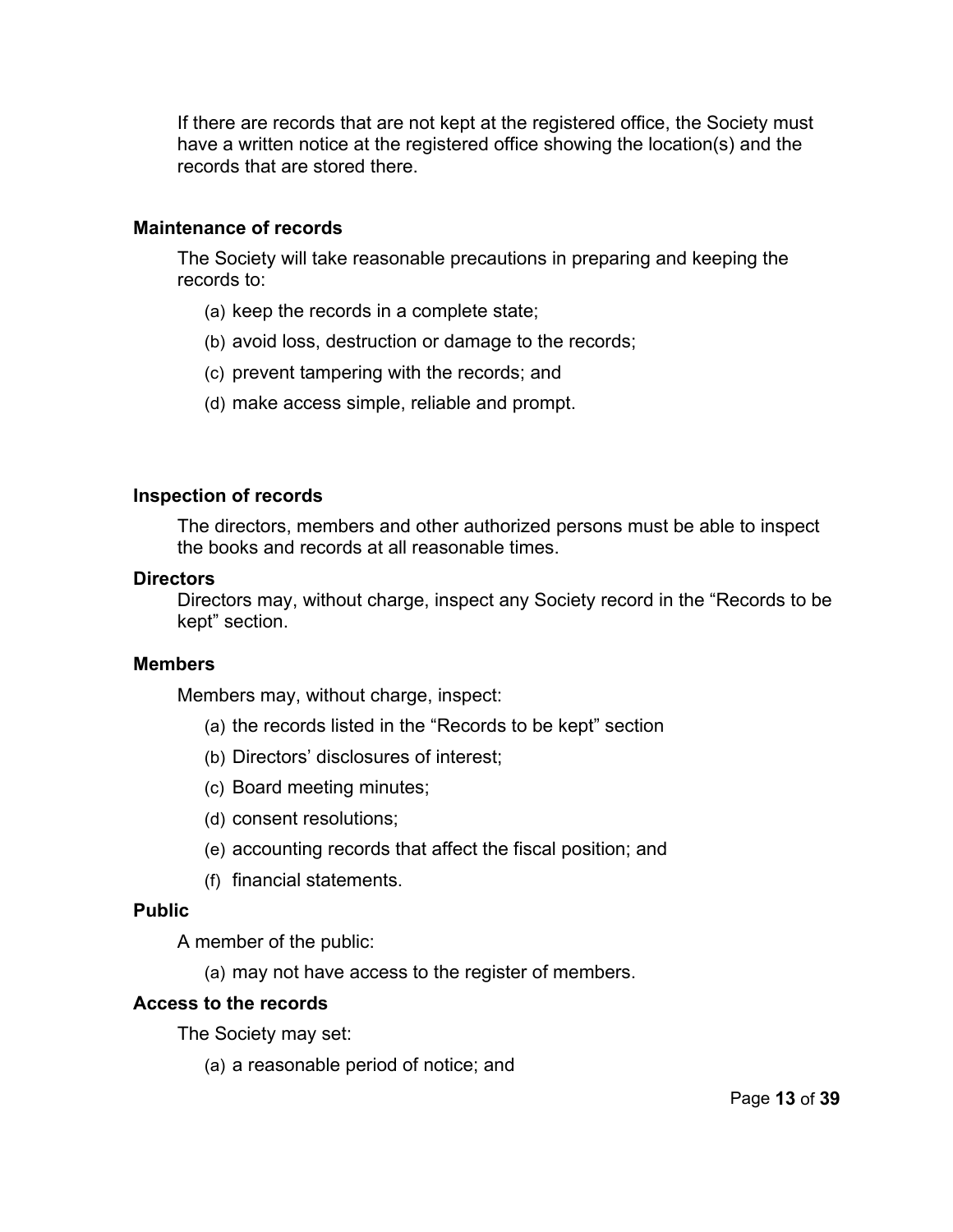(b) reasonable restrictions on the times for the inspection.

# **Access by members**

Members who want to inspect the register of members must:

- (a) apply for access in writing;
- (b) state the applicant's name; and
- (c) state that the information obtained will only be used to:
	- (i) requisition or call a general meeting;
	- (ii) seek support for a member proposal; or
	- (iii) influence the voting of members.

The Society:

- (a) will provide members access to all documents that they are entitled to see;
- (b) may impose a reasonable period of notice;
- (c) may place reasonable restrictions on the times during which the member may inspect the documents; and
- (d) will do so without charge.

# **Provision, restriction, denial of access**

The Board:

- (a) may restrict access if it considers the release may be harmful to the Society or one or more members;
- (b) will restrict access to the Directors' register unless the information will be used solely for the Society's activities or internal affairs; and
- (c) will provide access only if the information will be used for organizational purposes.

The Society will:

- (a) respond to requests for inspection within 14 days;
- (b) provide a member with a copy of the constitution, bylaws and most recent financial statements without charge; and
- (c) determine whether to charge a fee and set that fee in accordance with the Regulations.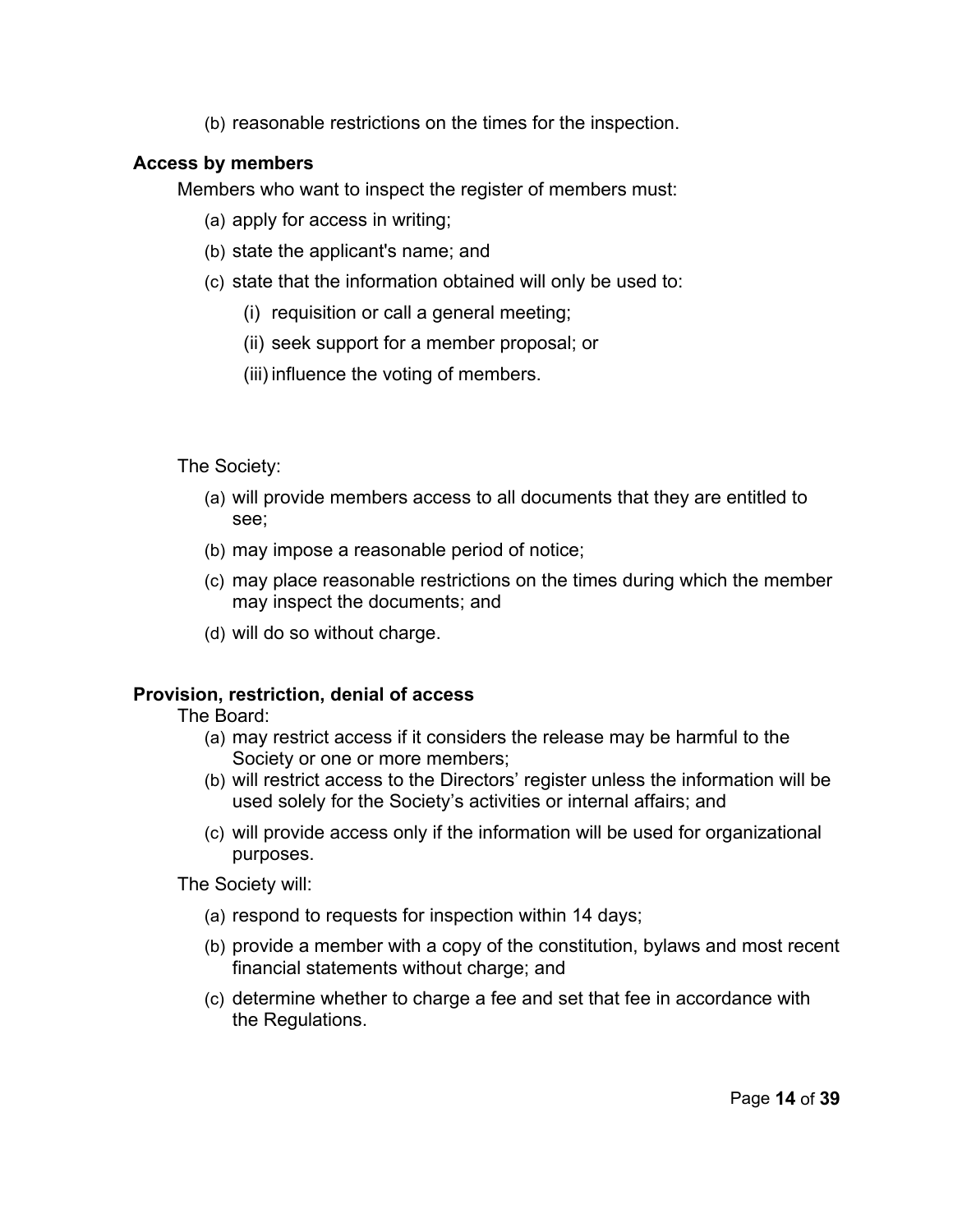### **Inspection of the register of members**

The Board may, by resolution, restrict members' rights to inspect the register of members if they determine that inspection would be harmful to the Society or to the interests of one or more of its members.

If the rights have been restricted, a member may apply in writing to the Society to inspect the register of members. The application must:

- (a) include the applicant's name, and
- (b) confirm that the information will only be used to:
	- (i) requisition or call a general meeting;
	- (ii) submit a Members' Proposal; or
	- (iii) influence the voting of members.

If the application is approved, the member may inspect the register without charge.

The Board may:

- (a) impose a reasonable period of notice; and
- (b) restrict the times during which the member may inspect the register of members.

Any member who inspects the register of directors can only use the information in connection with matters related to the Society's activities or internal affairs.

#### **Inspection of the register of directors**

The register of directors can only be used in connection with matters related to the Society's activities or internal affairs.

### **Copies of records**

A person may request a copy of any document which they are entitled to access.

The Society:

- (a) may charge a fee unless these bylaws say that the person may receive the copy free of charge;
- (b) will provide the copy if any required fee is paid; and
- (c) will send the copy no later than 14 days after the request is received and any required fee has been paid.

# **Distribution of Records**

#### **Sending of records**

The Society will provide the records by: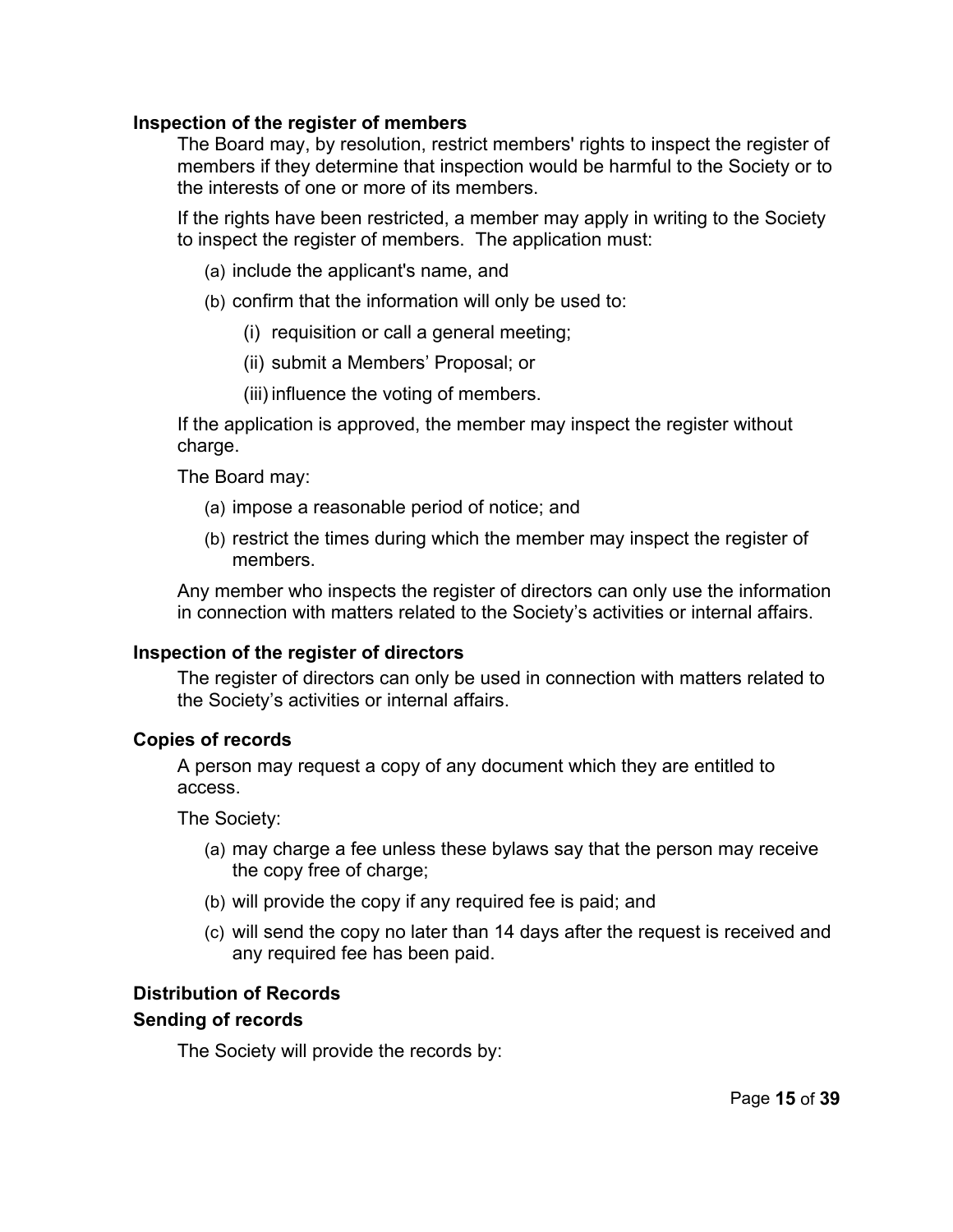- (a) email, fax or mail if the recipients provides that information;
- (b) pick-up at the registered office;
- (c) delivery, at cost to the recipient, to the address provided by recipient; or
- (d) any other manner agreed to by the parties.

# **Delivery and receipt of records**

A record is considered to have been received at the beginning of the:

- (a)  $3<sup>rd</sup>$  day after the record is delivered to the delivery address;
- (b)  $5<sup>th</sup>$  day after the record is mailed; and
- (c)  $3<sup>rd</sup>$  day after the record is emailed or faxed.

# **Records served**

The Society may be served a record if it is delivered to the registered office or to a director.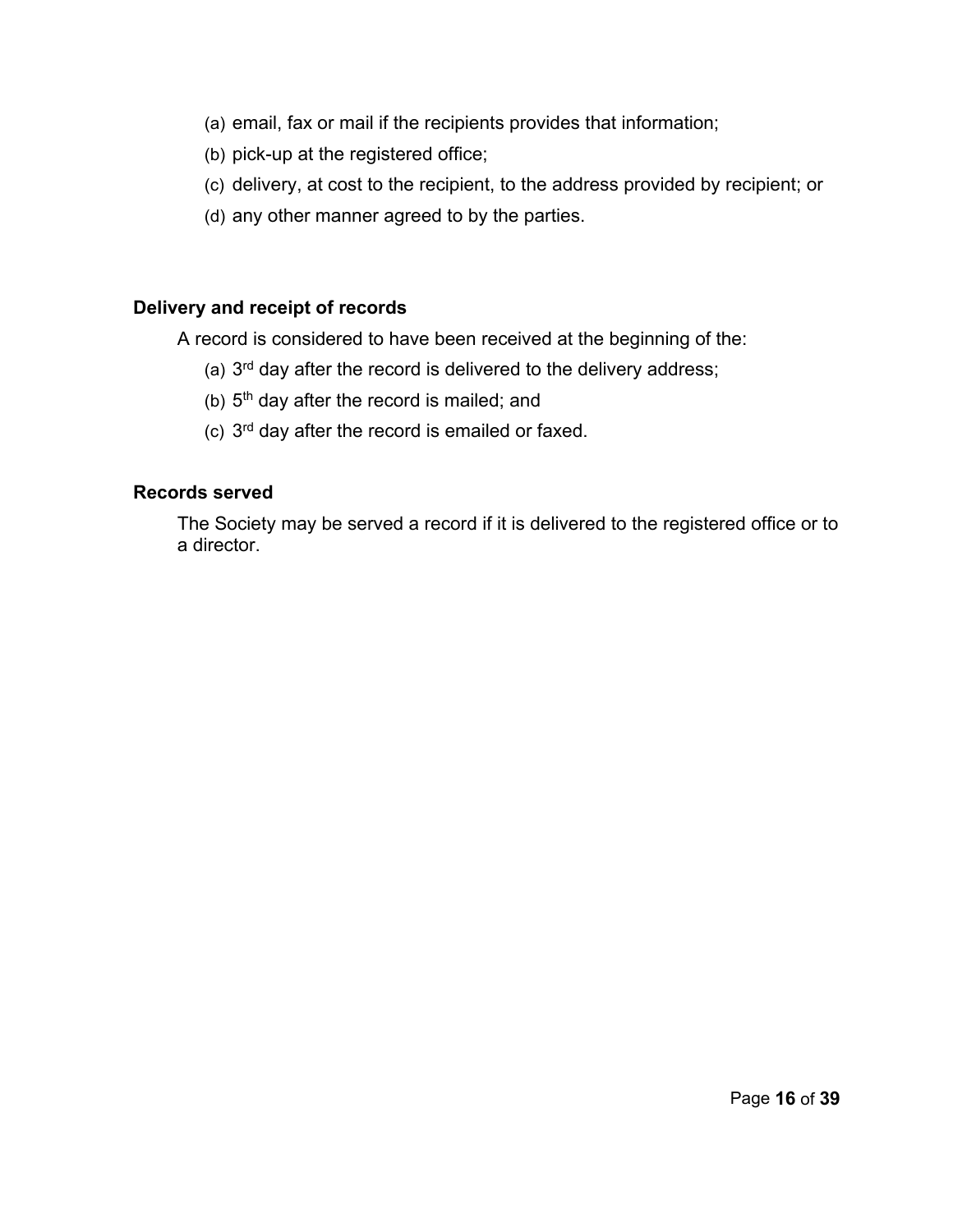## **MEMBERSHIP**

### **Classes of membership**

There are 2 classes of members:

- (a) 'Individual' Members; and
- (b) 'Honourary" Members.

# **Qualifying for membership**

## **Individual Members**

Individual Members

- (a) have successfully applied for membership; and
- (b) have paid all required fees prior to the AGM.
- (c) are eligible to vote

Honourary Members:

- (a) are presented with a membership as thanks for services rendered
- (b) are non-voting

# **Applying for membership**

Any person may apply to the Board for membership.

The Board will establish the application process.

The members, by ordinary resolution:

- (a) will approve the conditions of membership; and
- (b) changes to these from time to time.

The applicant becomes a member when the application is approved by the Board and the applicant has paid all required fees.

# **Obligations of membership**

### **Membership duties**

Members:

- (a) must uphold the Constitution and comply with these Bylaws;
- (b) by accepting membership, agree to be bound by decision of the Society or the Board that are made in accordance with the Constitution or these Bylaws;
- (c) are not liable for the debts or liabilities of the Society; and
- (d) are liable for payment of dues before the AGM.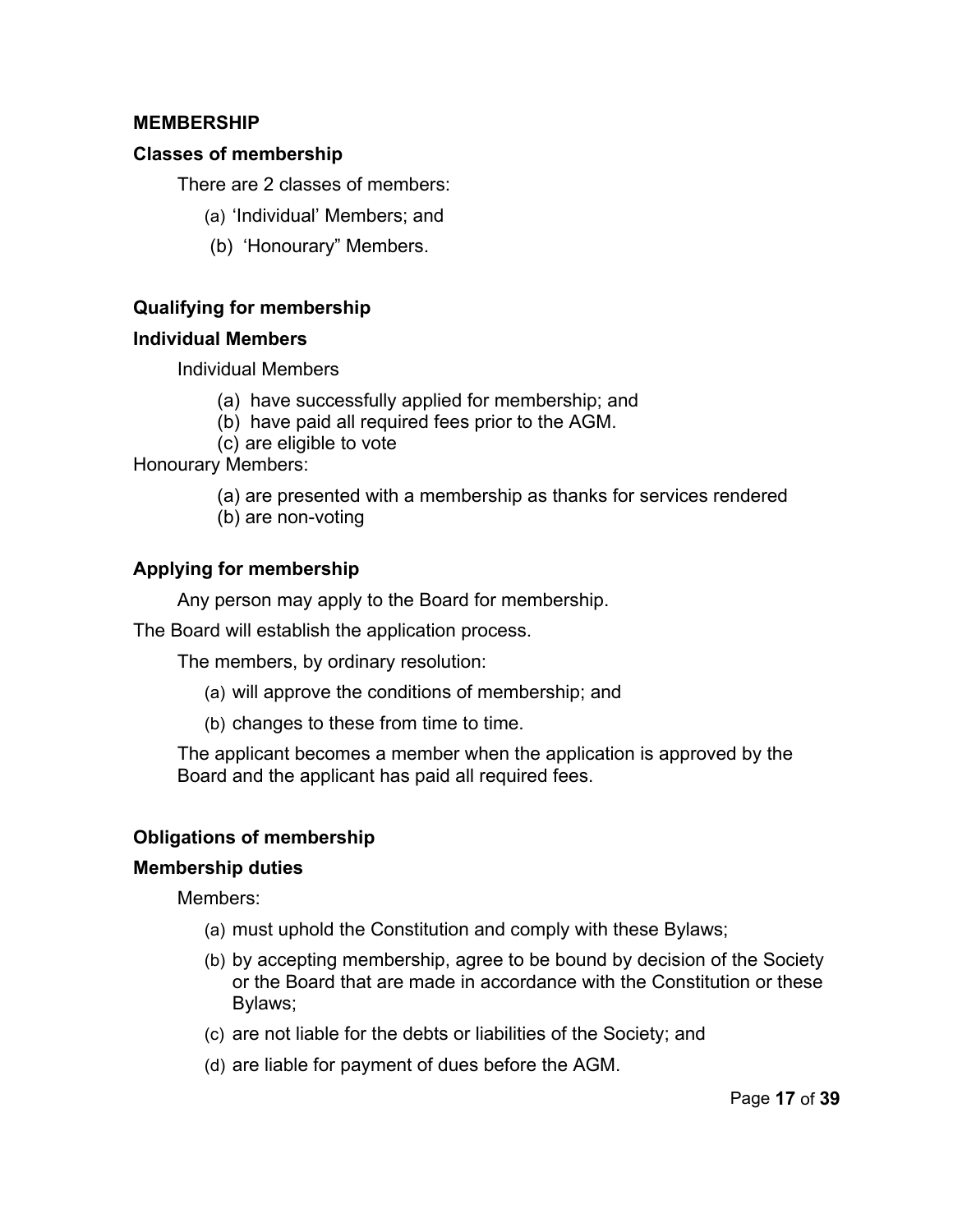### **Membership dues**

The board may, from time to time:

- (a) set entry fees, annual dues and interest payable on outstanding amounts;
- (b) vary the fees and annual dues based on the classes of members; and
- (c) increase fees and dues by no more than 5% without member approval.

## **Duration of membership**

The Members or the Board may suspend or end a membership.

The Board will set the grounds for suspension, expulsion, and revocation of membership and may amend these from time to time.

## **Individual membership**

An Individual Membership ends July 31 of the following year, or when the person resigns in writing, or is expelled.

# **Member not in good standing**

Members:

- (a) who fail to pay any amount owing to the Society by the due date will be considered to be not in good standing; and
- (b) must pay dues on or before the annual general meeting.

The Board may:

- (a) suspend membership of any member who is not in good standing;
- (b) reinstate the member when all arrears have been paid in full; and
- (c) may terminate the membership if the member has not been in good standing for six consecutive months.

Any member who is not in good standing is not entitled to vote in any manner or on any resolution until they are again in good standing.

The Board must give the member:

- (a) not less than 14 calendar days' written notice of the time and place of the Board meeting at which the vote to suspend the membership is to be taken;
- (d) the reason(s) for the proposed suspension; and
- (e) the opportunity to speak at the Board meeting or provide a written submission before the Board votes on the resolution.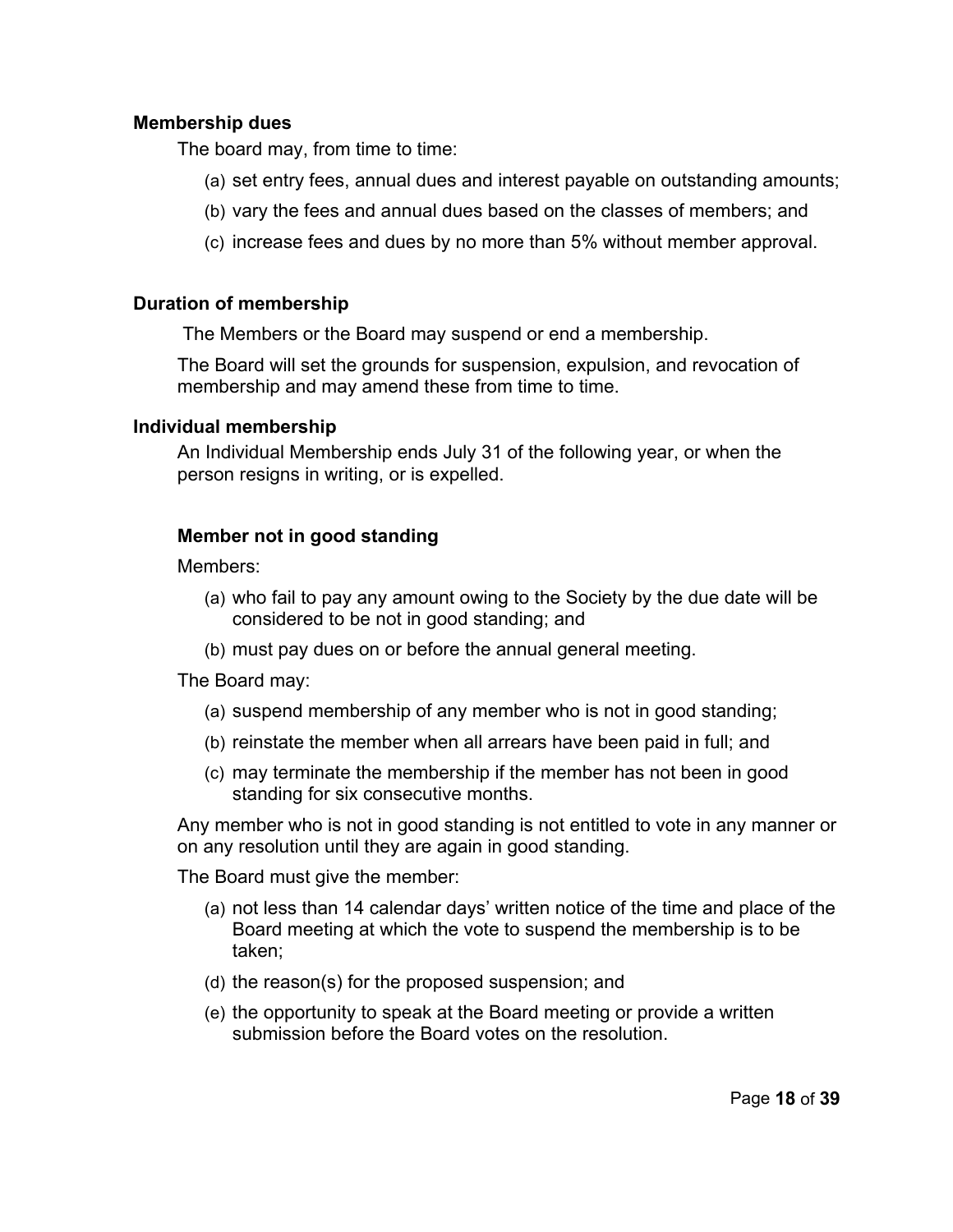### **Disciplining or expelling a member:**

The Board may:

- (a) establish the grounds for disciplining or expelling a member;
- (b) stipulate the conditions under which sanctions or other disciplinary actions may be lifted; and
- (c) stipulate the conditions under which an application for reinstatement of membership may be considered.

The Board, to determine the appropriate action with respect to the member, may:

- (a) hold a hearing; and / or
- (b) refer the matter to the membership.

## **At termination of membership**

Any money the member owes the Society when his / her membership ceases remains payable.

The member will not be refunded any part of the dues that have been paid.

#### **MEETINGS OF MEMBERS**

There are two kinds of general meetings of the Members:

(a) the Annual General Meeting; and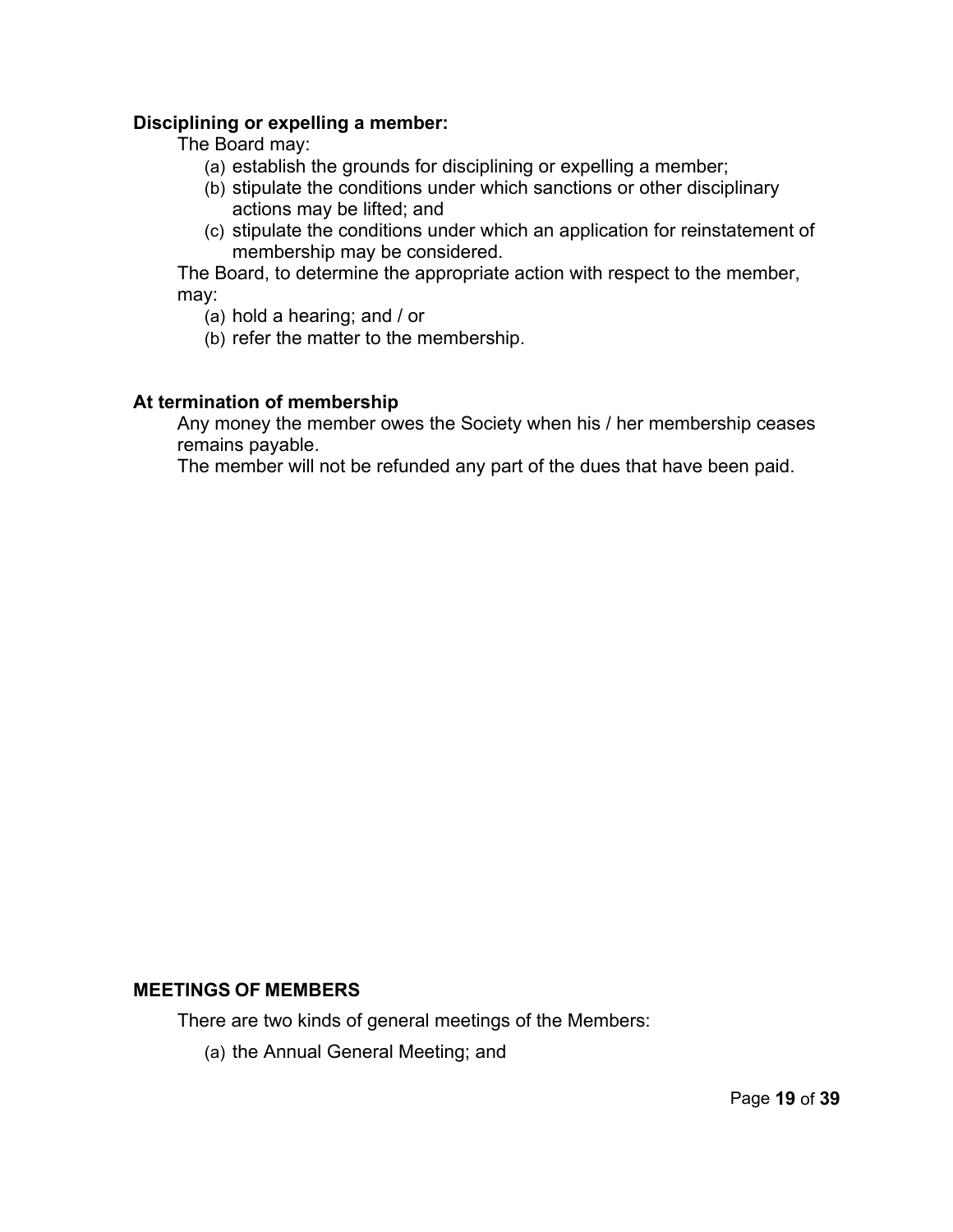(b) Special General Meetings.

# **Calling General Meetings**

## **Notice of General Meetings**

The Board must:

- (a) give no more than 60 days and no less than 7 days' notice in advance of the meeting;
- (b) select a place within British Columbia for the meeting;
- (c) state the time and place of meeting in the notice; and
- (d) attach the agenda of the business to be transacted in the notice.

The Board may:

- (a) send the notice to the members' email addresses on file; and
- (b) must post the notice on the society's website.
- (c) if the Society has more than 250 members, must publish the notice for three consecutive weeks in one or more newspapers distributed in the geographic area served.

A member:

- (a) may waive his or her entitlement to be notified of a general meeting; and
- (b) is deemed to have waived entitlement to notification if the member:
	- (i) is present at the meeting; unless
	- (ii) he or she is there to object that the meeting is not lawfully called.

### **Conduct of General Meetings**

### **Quorum for General Meetings**

Quorum for general meetings is the lesser of three members or 20 percent of the membership.

If there is no quorum: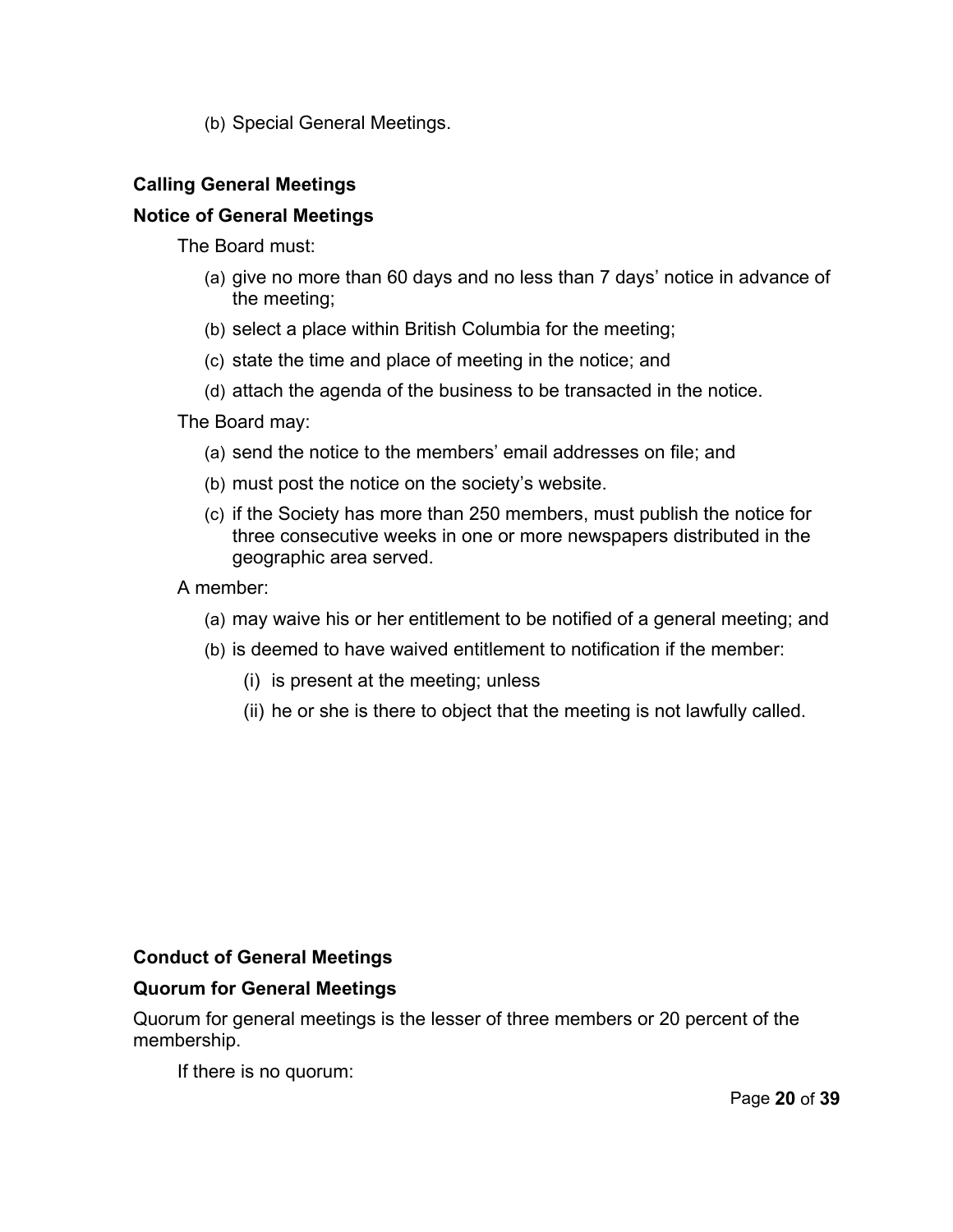(a) within 30 minutes from the time the meeting was set to start, the meeting:

is terminated if it was requisitioned; or

stands adjourned if it was called until the same day in the next week, at the same time and in the same place

- (b) within 30 minutes of the start time for the adjourned meeting:
	- (i) the voting Members will constitute quorum for that meeting; and
- (c) at any time during a general meeting:
	- (i) business in progress is suspended until quorum is again present; and
	- (ii) after 15 minutes, the meeting is terminated if it was requisitioned; or
	- (iii) after 15 minutes, the meeting stands adjourned if it was called until the same day in the next week, at the same time and in the same place.

## **Order of business at General Meetings General order of business**

The order of business is:

- (a) the election of a chair if necessary;
- (b) determining that there is a quorum;
- (c) approval of the agenda;
- (d) and dealing with unfinished business from the previous general meeting;
- All general meetings conclude with:
	- (a) dealing with special business included in the notice calling the meeting;
	- (b) and adjourning the meeting.

# **Chairing General Meetings**

The Chair will preside over the general meetings.

If the Chair is unable to preside, the meeting will be chaired by:

- (a) the Vice-Chair;
- (b) a director if the Vice-Chair is unable to preside; or
- (c) if none of these is available within 15 minutes of the time set for the meeting, the members present will elect a member to preside.

# **Participating in General Meetings**

All Members:

(a) have the right to attend all general meetings; and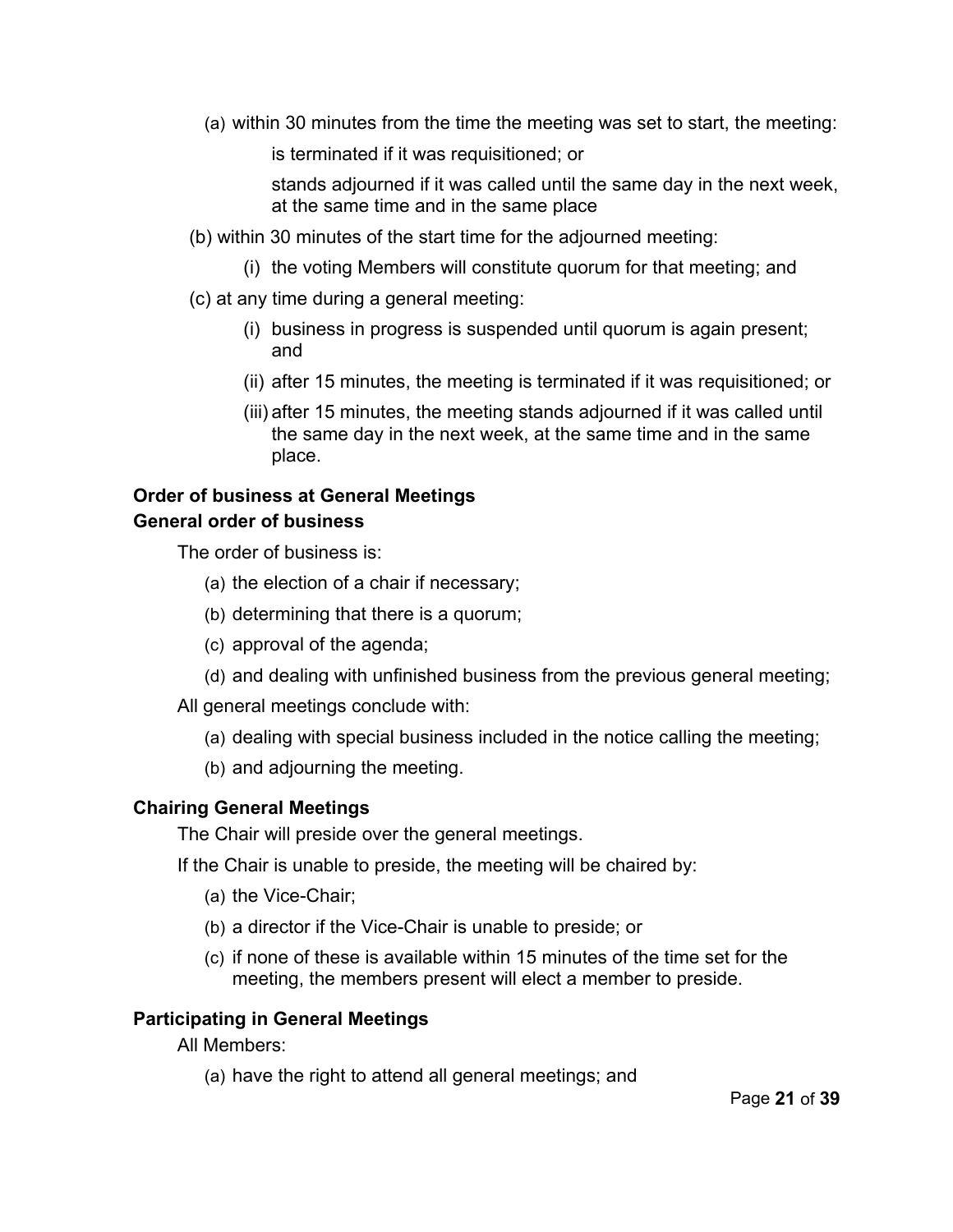- (b) may participate in the proceedings.
- All Voting Members:

(a) may also vote on all matters if the member is in good standing. Members may participate in a general meeting:

(a) in person only;

### **Voting at General Meetings**

Each Voting Member:

- (a) has only one vote;
- (b) may exercise that vote on every matter; and
- (c) may only vote if they are in good standing.
- The Chair does not have a second or casting vote.

If a vote is tied, the proposed resolution does not pass.

#### **Voting method**

Members vote by:

(a) show of hands, as long as the voters' intent is clear;

#### **Voting results**

The chair must announce the outcome of each vote.

The Secretary-Treasurer will record the motion and results in the minutes of the meeting.

### **Annual General Meetings**

The Board must call an Annual General Meeting to be held no later than January 31 of the following year.

#### **Ordinary Business**

Ordinary business at the annual general meeting is the:

(a) adoption of the rules of order;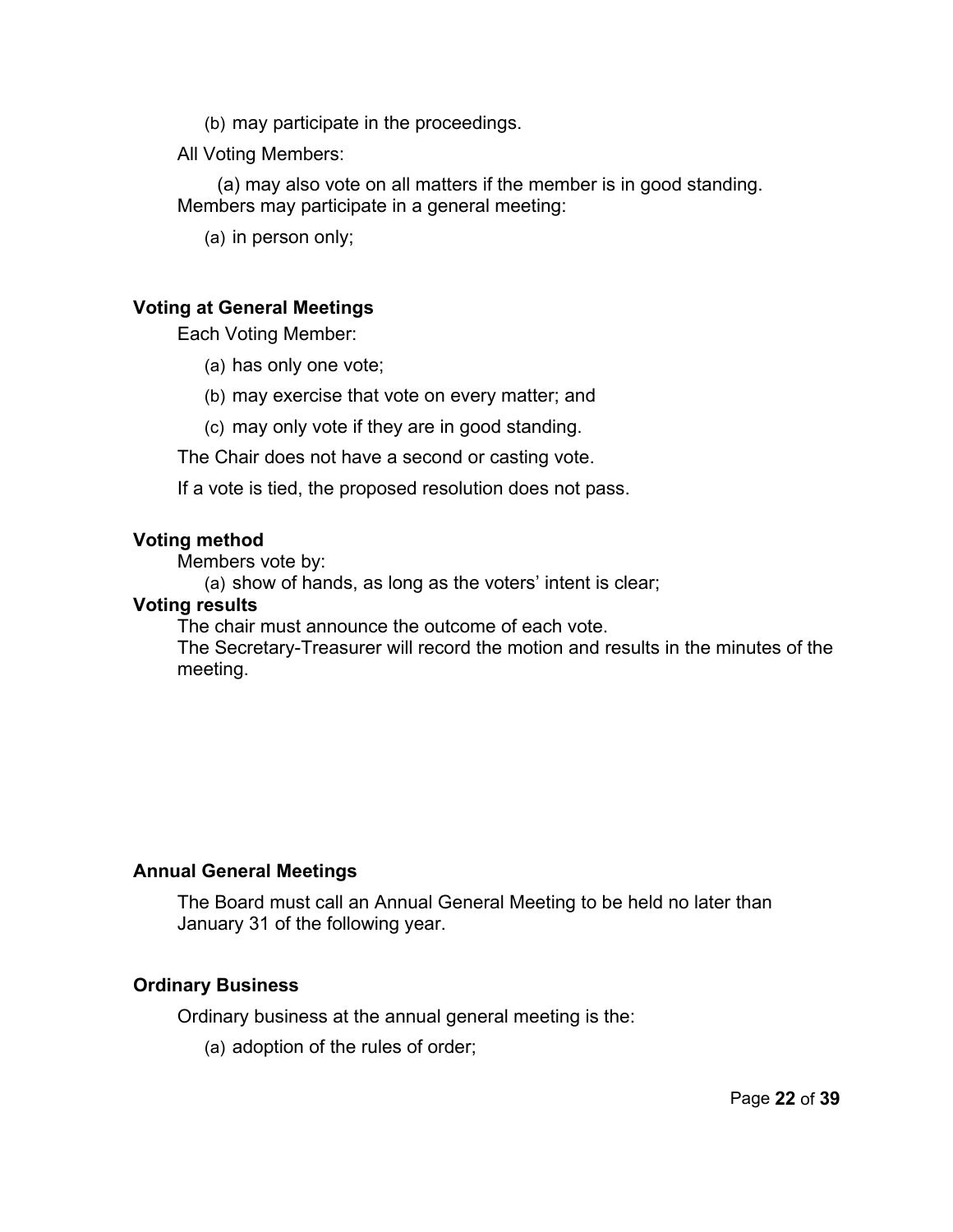- (b) consideration of the financial statements;
- (c) consideration of any reports from the directors;
- (d) business arising out of any director's report that does not require a special resolution;
- (e) consideration of any auditor's reports if applicable;
- (f) election and appointment of directors; and
- (g) appointment of an auditor if so chosen by the board.

### **Proposing items for General Meetings**

Members may propose items to be included in the agenda for a general meeting.

The proposal must:

- (a) be submitted by a minimum of 5% of the voting Members;
- (b) include the names and signatures of the members making the proposal;
- (c) include one statement in support of the proposal to be included in the meeting notice;
- (d) include a description of the proposal that together with the statement for the notice does not exceed 200 words; and.
- (e) not be substantially the same as a proposal considered at a general meeting in either of the two previous calendar years.

### **Adjourning General Meetings**

The Chair:

- (a) may adjourn a meeting; and
- (b) must adjourn a meeting if so-directed by a simple majority of the voting members present.

The business at an adjourned meeting is restricted to the unfinished business from the adjourned meeting.

Unless the meeting is adjourned for 30 days or more, the Board does not have to give notice of the:

- (a) adjourned meeting; or
- (b) the business to be transacted at the adjourned meeting.

### **Special General Meetings**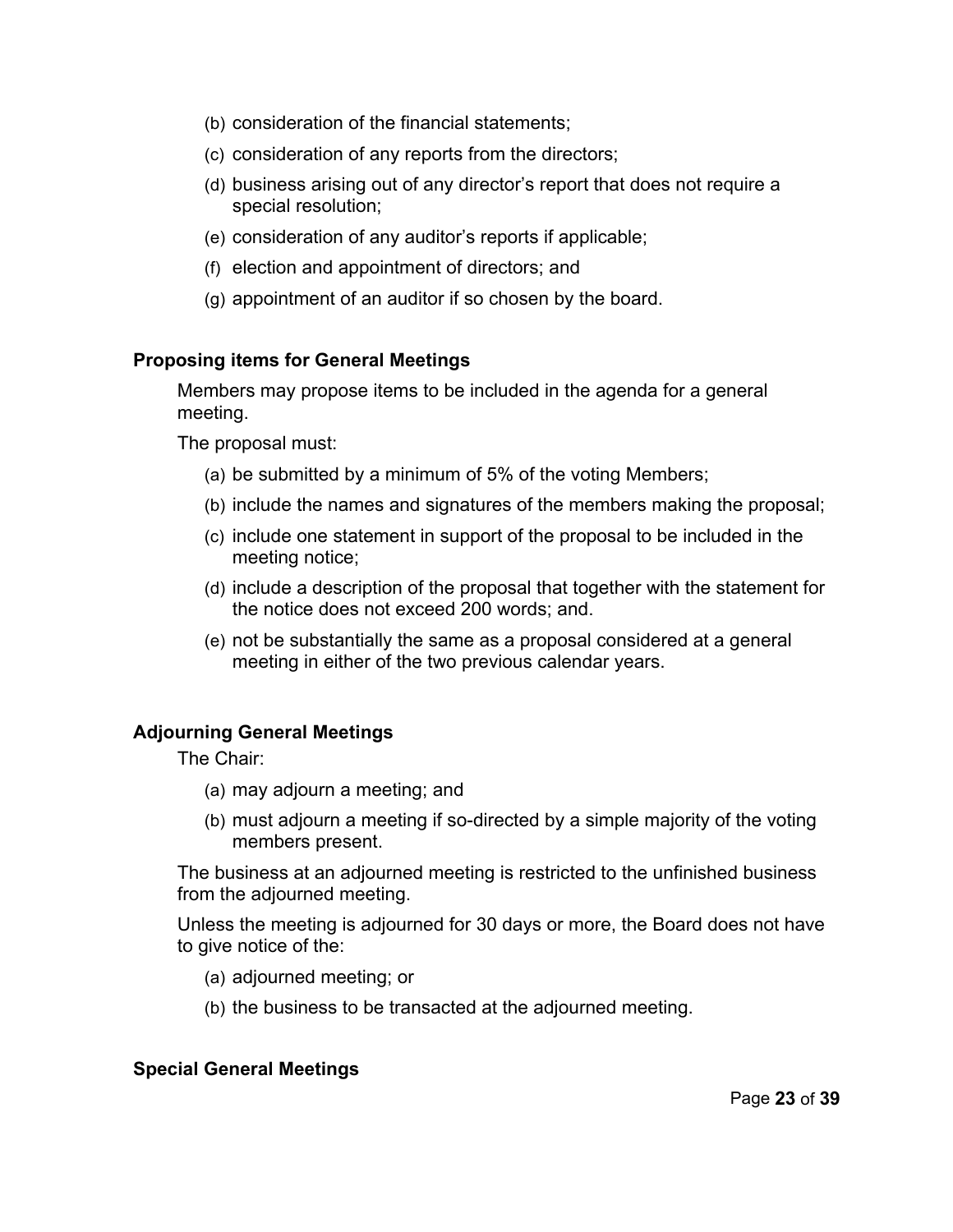### **Called by the board**

The Board:

- (a) may call a general meeting at any time;
- (b) must provide notice of the meeting no more than 14 days before and no less than 7 days before the meeting;
- (c) must send the notice of the meeting to all voting members; and
- (d) may send the notice by email.

The proceedings at the meeting are valid even if the Board accidently omits to send the notice to a voting member or if the member does not receive the notice.

## **Requisitioned by members**

Voting Members may requisition a general meeting.

The requisition:

- (a) must be submitted by at least 10% of the voting members;
- (b) must show the names and signatures of the requisitionists;
- (c) must state the business to be discussed in no more than 200 words, including any special resolution the requisitionists wish to have considered;
- (d) may be made in a single record or may be several records in similar form;
- (e) must be delivered to the Society's registered address; and
- (f) must be sent to all directors.

The Board:

- (a) must call the meeting within 21 days of receiving the requisition or, failing to do so, the majority of the requisitionists may call the meeting;
- (b) must hold the meeting within no more than 60 days after receiving the requisition;
- (c) must send the notice in the same manner as if they had called the meeting; and
- (d) must conduct the meeting for the sole purpose stated in the requisition.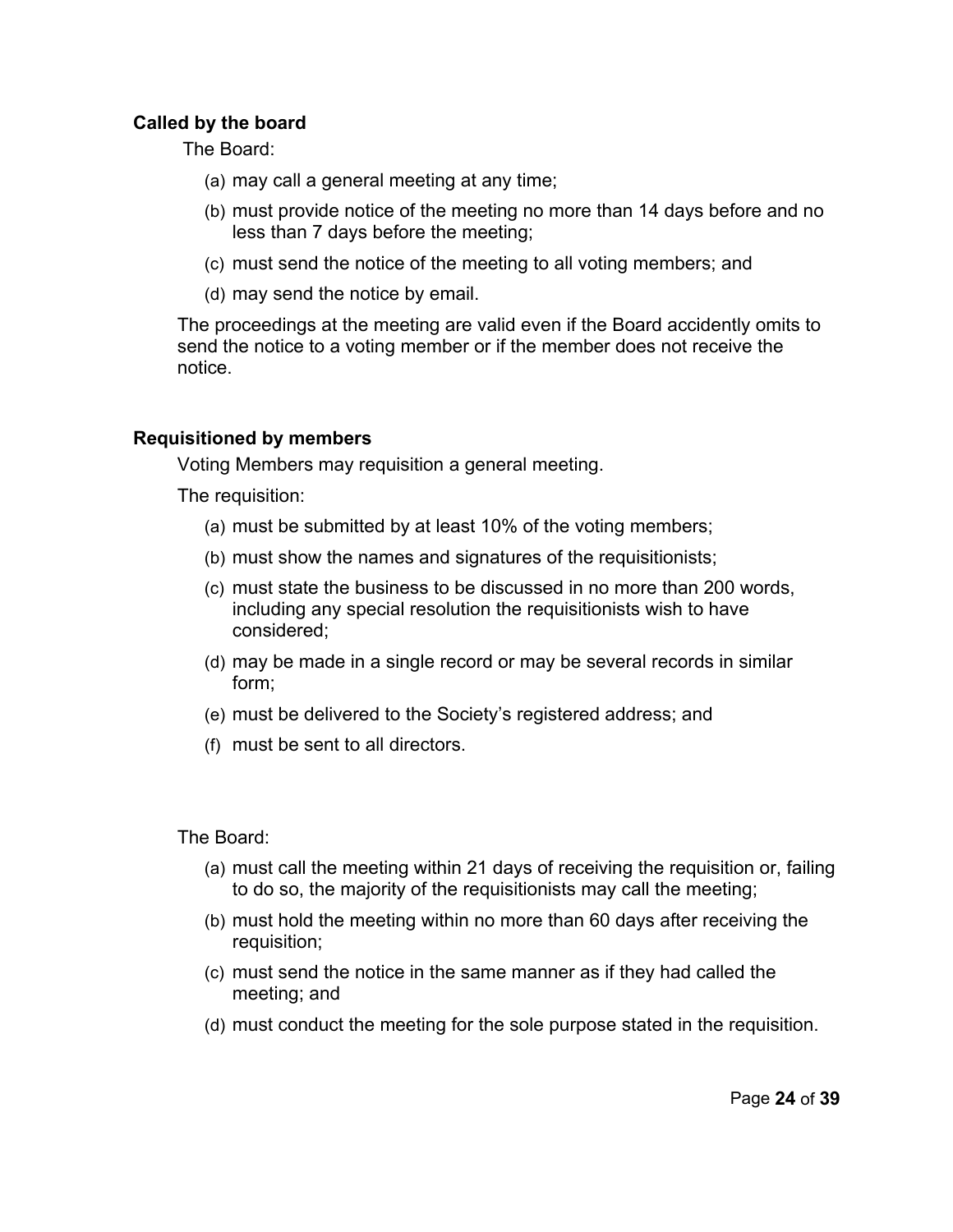The Society will reimburse the requisitionists for actual costs reasonably incurred unless the members vote not to do so by an ordinary resolution at the meeting.

## **Ordered by the court**

The court may order that a general meeting be held:

- (a) at the request of a voting member or a director; or
- (b) for any reason the court considers appropriate.

### The court:

- (a) will direct how the meeting will be called, held and conducted;
- (b) will specify the notice, date, time, location and manner; and
- (c) may order that the quorum be varied or dispensed with at the meeting.

### **DIRECTORS**

### **Qualifications**

A director must be an individual member who:

- (a) is at least age 18;
- (b) has not been found to be incapable of managing his or her own affairs by any court in Canada or elsewhere;
- (c) is not an undischarged bankrupt;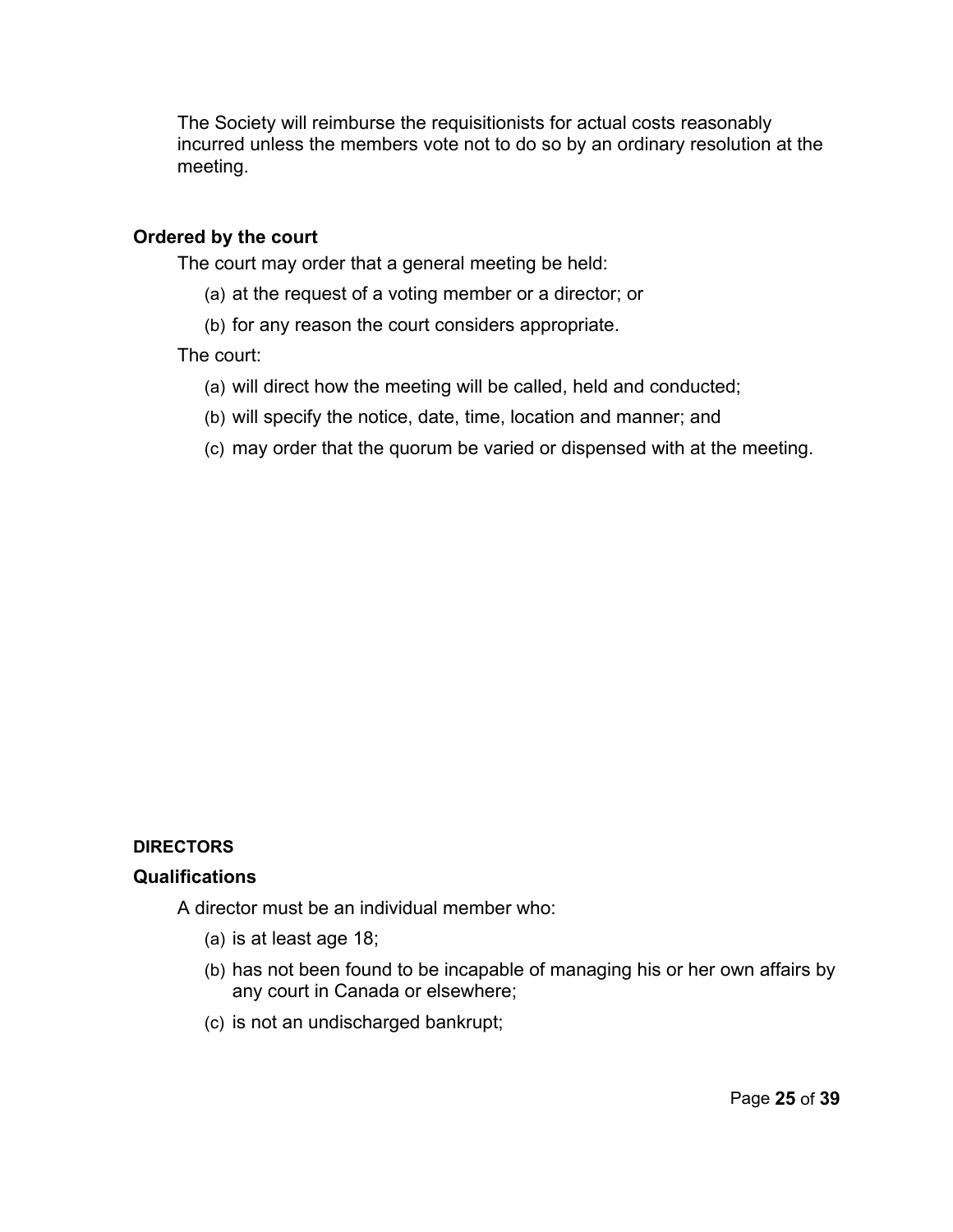- (d) has not been convicted in any jurisdiction of an offence in connection with the promotion, formation or management of a corporation or unincorporated entity, or of an offence involving fraud, unless:
	- (i) the court orders otherwise
	- (ii) 5 years have elapsed since the last to occur of
		- the end of the period set for suspension of the passing of sentence without a sentence having been passed,
		- $\bullet$  the imposition of a fine,
		- the end of the term of imprisonment, and
		- the end of the term of any probation, or
	- (iii) a pardon was granted or issued, or a record suspension was ordered, under the *Criminal Records Act* (Canada) and the pardon or record suspension, as the case may be, has not been revoked or ceased to have effect:

(e) has agreed in writing to serve on the Board; and

(f) is elected or appointed in accordance with these bylaws.

A director:

- (a) must resign if on November 28, 2018, they do not meet all the qualifications; and
- (b) must resign immediately if at any point they cease to be qualified.

Our original constitution had the following unalterable clause:

The directors shall serve without remuneration and shall not receive, directly or indirectly, any profits from their position as directors, but may be paid or reimbursed for expenses reasonably incurred by them in the performance of their duties. This was a previously unalterable provision.

### **Election or Appointment of Directors**

At the annual general meeting, the members will elect:

(a) a minimum of three Board members

At their first meeting following the Annual General Meeting, the Board will appoint:

(a) the role of President Chair, Vice-President, and Treasurer

The Past-Chair serves *ex officio* so is in addition to these numbers.

**Terms of Office**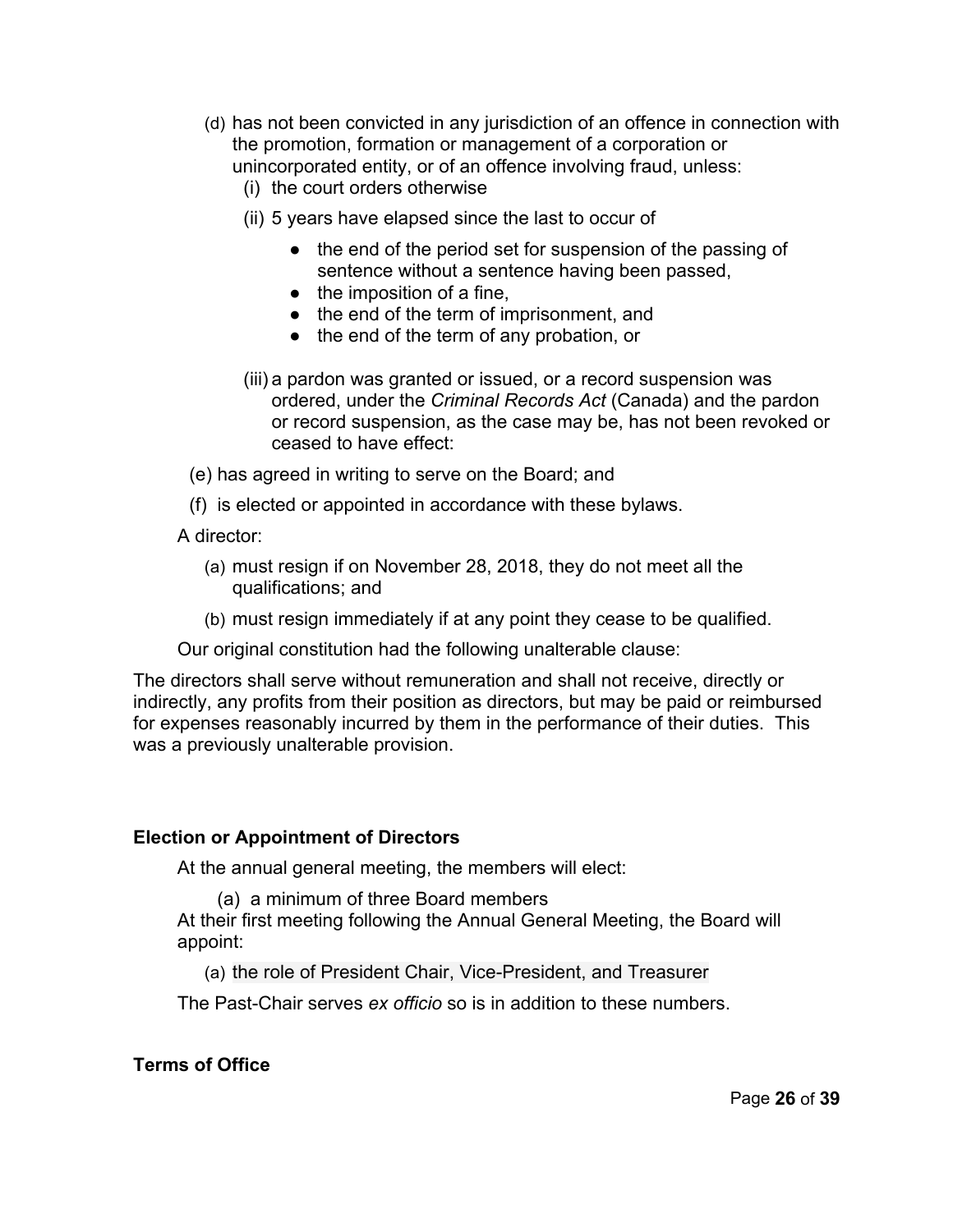# **Directors Election / appointment terms**

Directors:

- (a) are elected by the members at the annual general meeting; and hold office:
	- (i) for two three-year terms with a maximum of six consecutive years' service. An extension to these terms may be offered with the support of the majority of the Board. (except for the year served as Immediate Past-Chair.
	- (ii) until the director resigns, is deemed to have resigned in accordance with the section entitled "Resignation"; or
	- (iii) dies; or
	- (iv)is removed from office in accordance with the section entitled "Removal of directors".
	- (v) may stand for re-election or appointment following a one-year break in service.

# **Filling a vacant director position**

The position is considered to be vacant when the director:

- (a) resigns from the office;
- (b) resigns or is deemed to have resigned from the board;
- (c) ceases to be a member; or
- (d) dies.

The Board may appoint another member to fill a vacant position until.

- (a) the end of the term of the original Director; or
- (b) their successor is elected.

# **Officers**

# **Election of officers**

The Board elects the Officers:

- (a) from among the directors;
- (b) at the first meeting after the annual general meeting; and
- (c) to hold office for one year until the end of the next Annual General Meeting.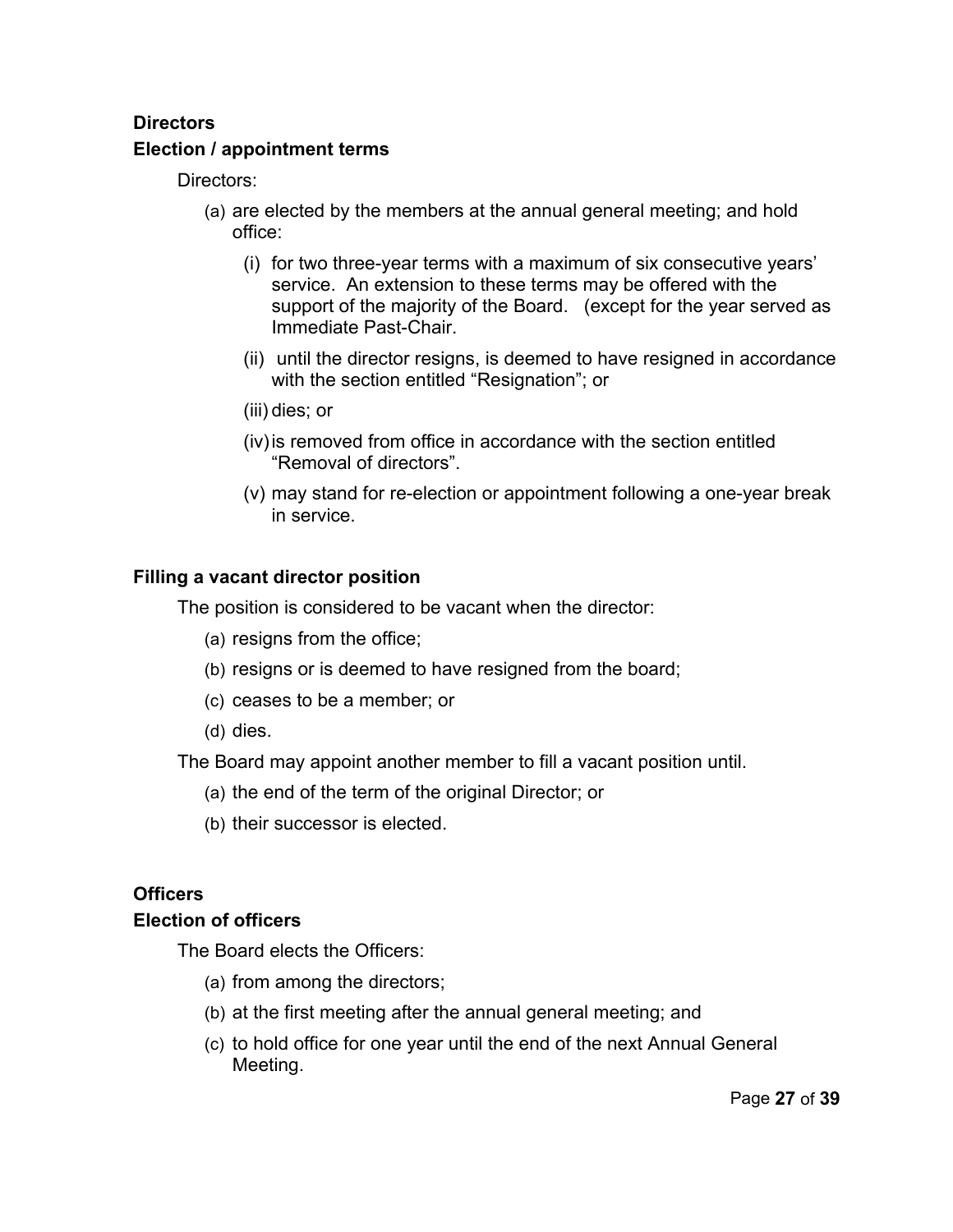The Officers:

(a) can serve multiple terms of office as an officer during their term of office as a director.

# **Filling a vacant officer position**

An Officer position becomes vacant when:

- (a) the officer's term of office expires;
- (b) the officer:
	- (i) resigns from the office;
	- (ii) resigns or is deemed to have resigned from the board;
	- (iii) ceases to be a member of the society; or
	- (iv)dies;
	- (v) the director is removed from office by the board.

The Board may appoint another member to fill the vacant office until:

- (a) the end of the term of the original Officer; or
- (b) their successor is elected.

# **Resignation**

A Director is deemed to have resigned from the Board if he or she does not attend:

- (a) three consecutive meetings without a reason acceptable to the Board; or
- (b) 50% of the board meetings in any consecutive 12-month period.

A Director who intends to resign:

- (a) must do so in writing; and
- (b) must stipulate if the resignation is effective
	- (i) when the Society receives the resignation;
	- (ii) on a specified date; or
	- (iii) on the occurrence of a specified event.

# **Removal of directors**

The members can remove a Director from office by special resolution:

(a) for conduct which, in the members' sole discretion, is inimical to the interests of the Society; and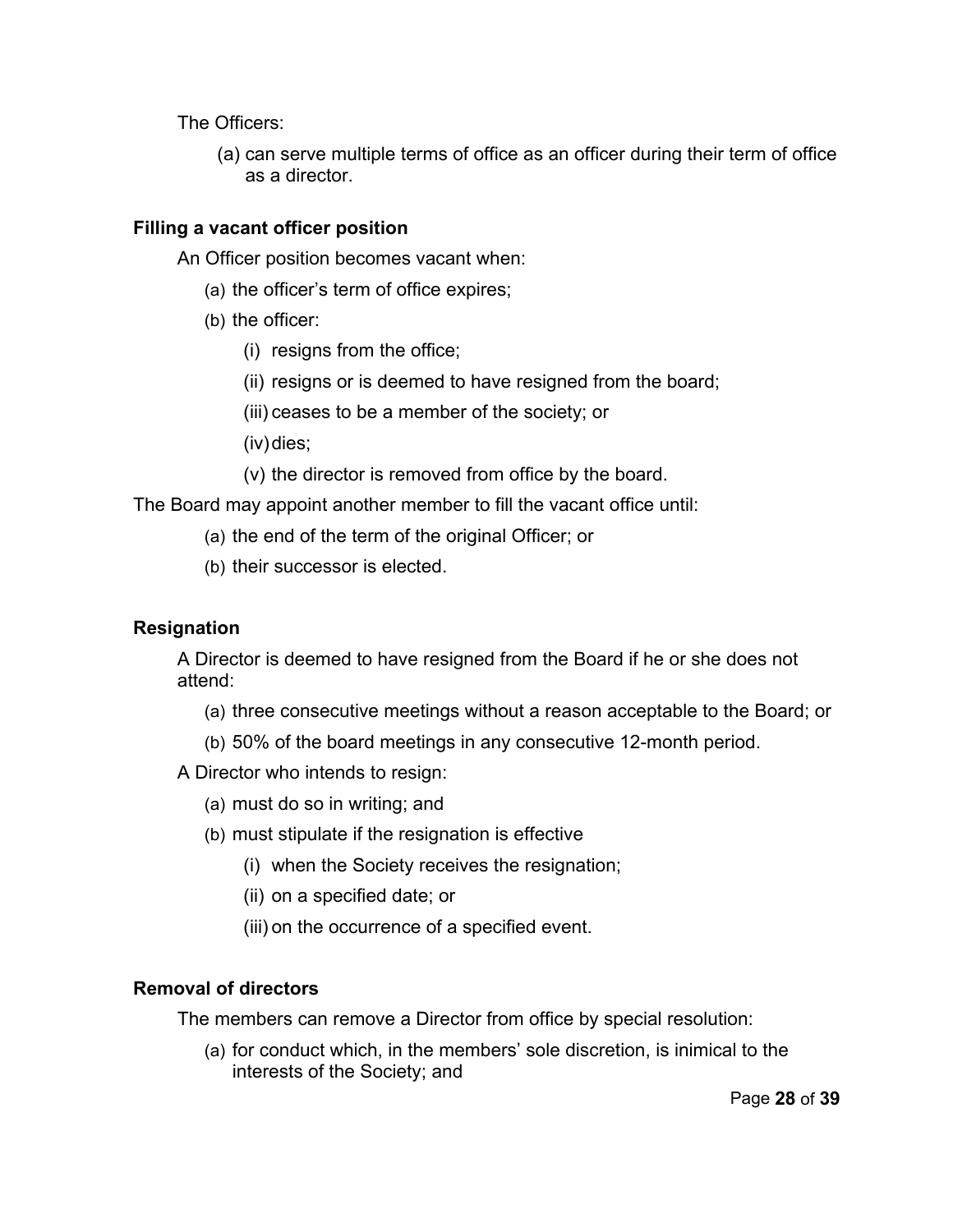(b) may, by ordinary resolution, elect another member to serve as Director for the balance of the term of the removed Director.

The Board must give the Director:

- (a) not less than 14 calendar days' written notice of the time and place of the general meeting at which the vote is to be taken;
- (b) the reason(s) for the proposed expulsion;
- (c) the opportunity to speak at the general meeting and / or provide a written submission before the Members votes on the resolution.

The appellant:

- (a) may present a written statement (not to exceed 200 words) or may speak to the membership; but
- (b) may not be present during the discussion or vote.

The members:

(a) will vote by ballot.

## **Duty of Directors**

### **Fiduciary duties**

The Directors must:

- (a) act honestly and in good faith with a view to the best interests of the society;
- (b) exercise the care, diligence and skill that a reasonably prudent individual would exercise in comparable circumstances; and
- (c) act in accordance with this Act and the regulations; and
- (d) subject to paragraphs (a) to (c), act in accordance with these bylaws.

Without limiting the above, Directors must act with a view to the Society's purpose.

Nothing in a contract or the bylaws of a society relieves a Director from:

- (a) the duty to act in accordance with this Act and the regulations; or
- (b) liability for any negligence, default, breach of duty or breach of trust.

### **Validity of acts**

A Director's act is not invalid merely because of a defect in how the Director was elected or appointed.

The Society's acts are not invalid merely because there are fewer directors than the required number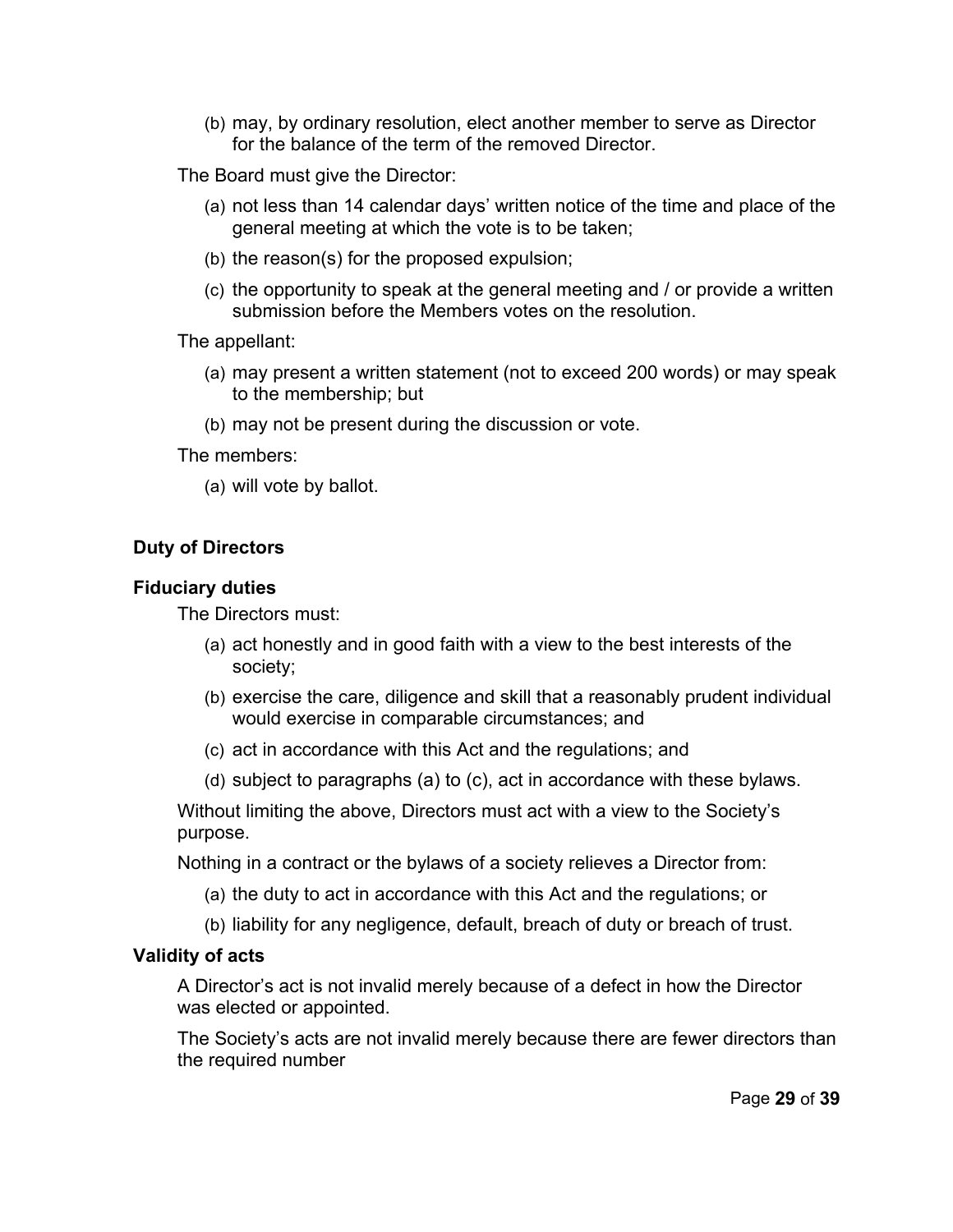## **Conflict of interest**

A conflict of interest could arise if a Director has a direct or indirect material interest in:

- (a) an actual or proposed contract or transaction; or
- (b) a matter under consideration that could result in a duty or interest that materially conflicts with the person's duty or interest as a director.

The Director:

- (a) must disclose fully and promptly to the other directors the nature and extent of the interest;
- (b) abstain from voting on the contract, transaction or matter under consideration;
- (c) leave the Directors' meeting, if any, when the issue is discussed;
- (d) may be present to provide information; and
- (e) must not act in any way to influence the discussion or vote.

The conflict of interest must be recorded in:

- (a) the minutes of the Board meeting where the conflict of interest was disclosed; or
- (b) the consent resolution of Directors with respect to the conflict of interest.

A Director found to be in conflict of interest must pay an amount equal to any profit unless after disclosure, the contract or transaction is approved by:

(a) a Board resolution, or

(b) a special resolution by the members.

# **Protection of Directors**

### **Limits on liability**

A Director of a society is not liable for the consequences of any decision or action if he or she:

- (a) carried out the duties reasonably and in good faith; and
- (b) relied on:
	- (i) the financial statements
	- (ii) audit report
	- (iii) written report from a qualified professional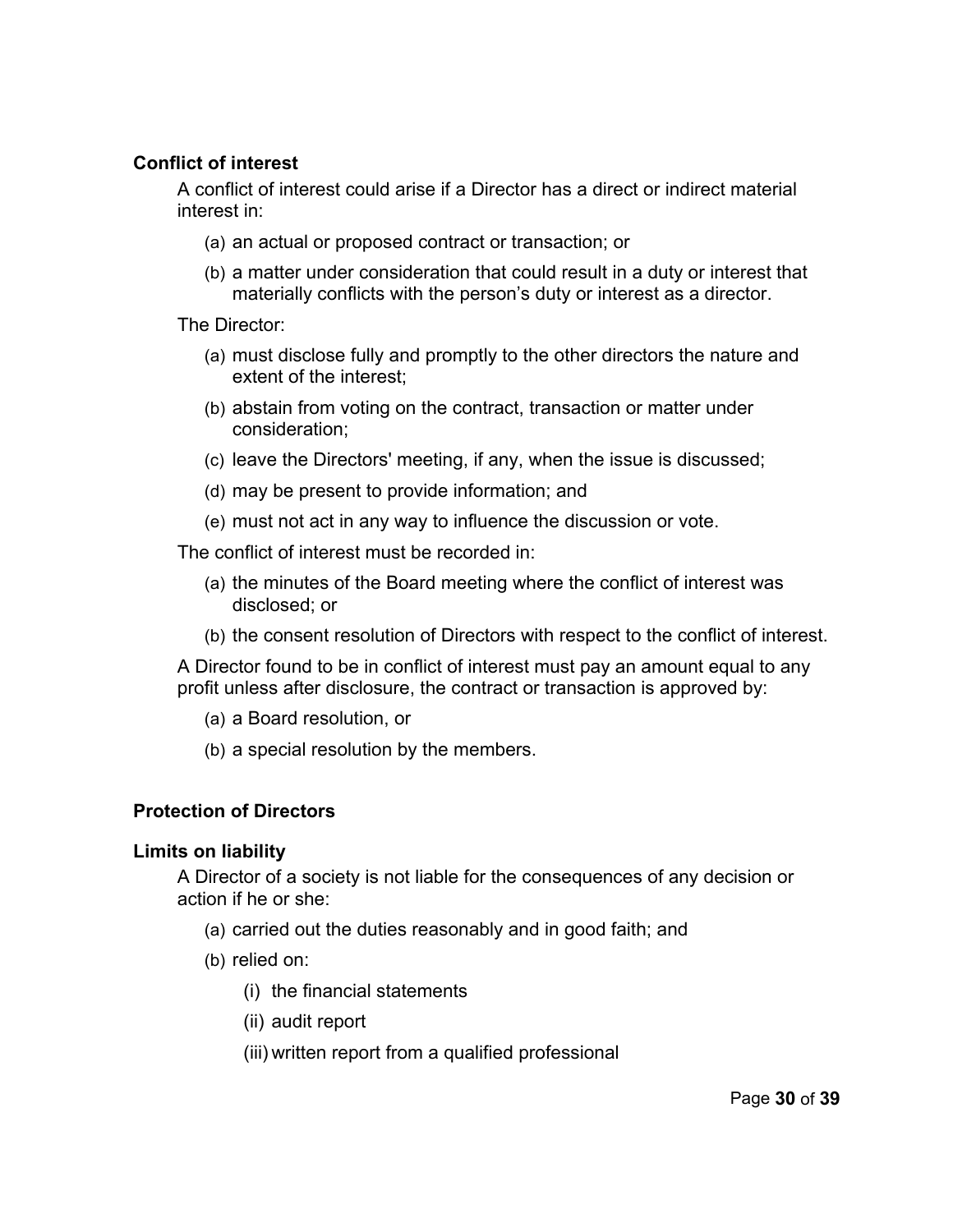- (iv)a statement of fact from another director, or
- (v) any information a court considers provides reasonable grounds for the actions.

### **Indemnification**

The Society:

- (a) may indemnify the Directors against all penalties in respect of a legal proceeding or investigative action; and
- (b) pay expenses actually and reasonably incurred.

### **Insurance**

The Society will purchase and maintain insurance to protect the Directors and the senior manager against any liability that may be incurred by having been a director.

### **BOARD Responsibility**

The Board:

- (a) manages or oversees the management of the Society's activities and internal affairs; and
- (b) has the power to deal with all business of the Society between general meetings.

# **Composition**

The Board will be composed of:

- (a) a minimum of three elected Directors;
- (b) three appointed Directors; and
- (c) the immediate Past-Chair who serves *ex officio.*

### **Meetings**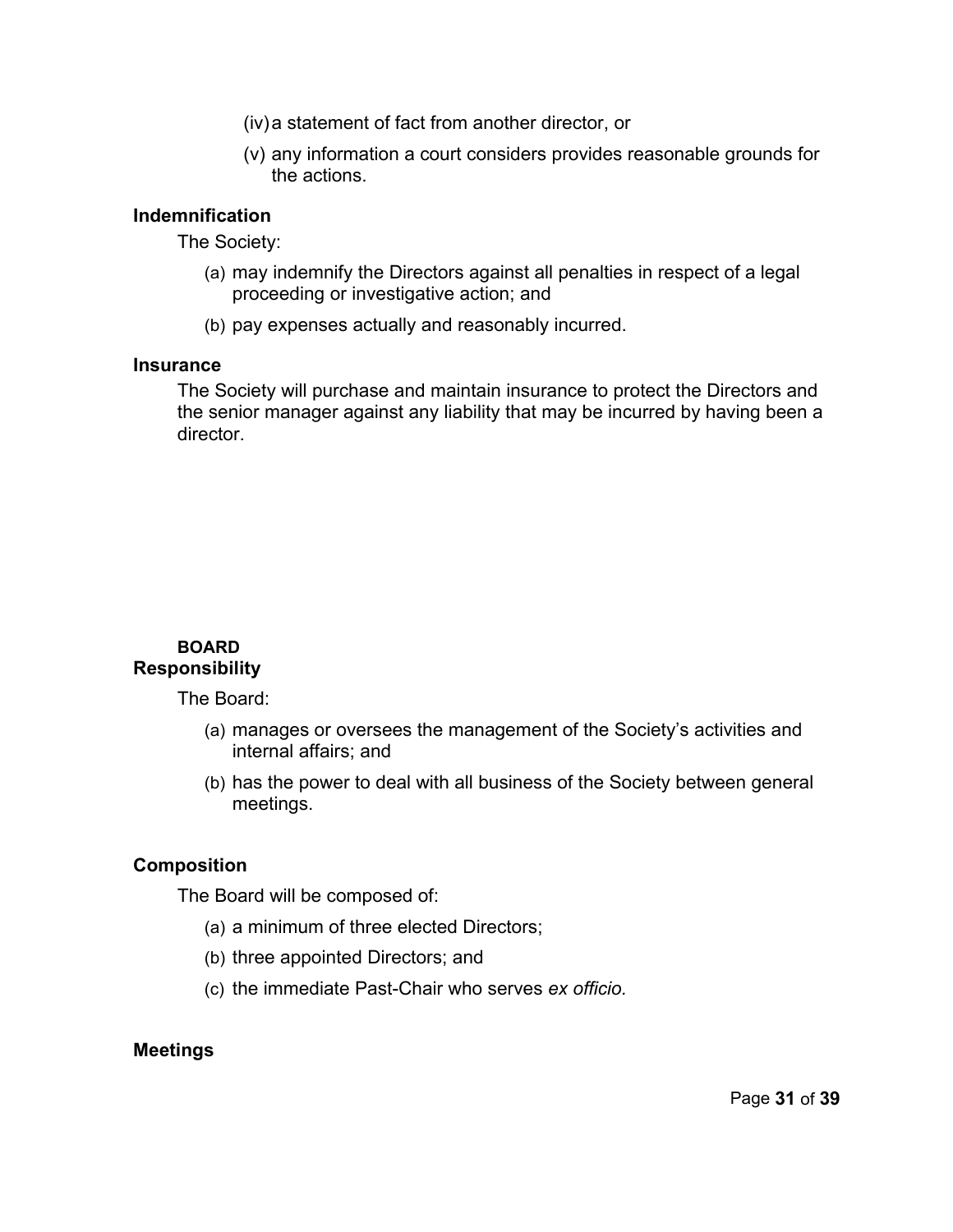The Chair, or in his/her absence, the Vice-Chair, will call a meeting of the Board:

- (a) in accordance with a schedule agreed to by the Directors; and
- (b) at any time the Chair considers it necessary; and
- (c) must call a meeting of the Board if requested to do so in writing by two members of Board;
- (d) will provide notice at least 7 days in advance unless all the Directors agree to a shorter notice period.

The Board may meet:

- (a) may meet at any location in the Capital Regional District;
- (b) on any notice
- (c) in person, by telephone, or using any electronic communication medium as long as all the Directors are able to communicate with each other; and
- (d) may pass resolutions without a meeting if all directors consent to the resolution in writing.

## **Quorum**

Quorum for Board meetings is a simple majority, i.e., 50% plus one of the Directors.

# **Voting**

The Chair has only one vote as a director and does not have a casting vote.

# **Duties**

# **Chair**

The Chair will chair the Board and general meetings.

The Chair:

- (a) may move or second a resolution;
- (b) may delegate responsibilities to directors on the Board;
- (c) sits as an *ex officio* member on all other committees;
- (d) provides leadership and direction to the Board and committees;
- (e) represents the Society in public presentations; and
- (f) performs such other duties as may be determined by the Board from time to time.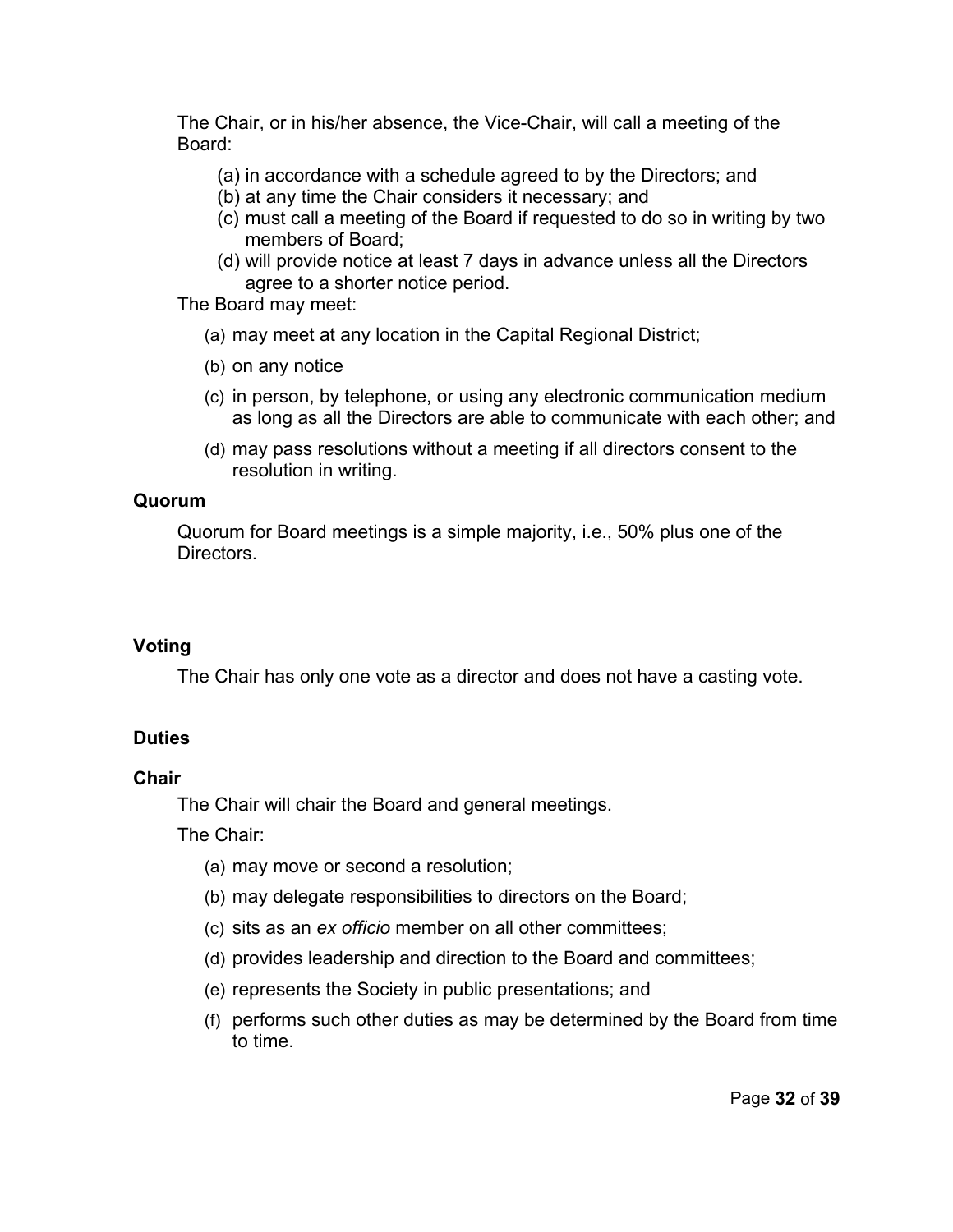# **Vice-Chair**

The Vice-Chair:

- (a) will carry out the duties of the Chair if the Chair is absent or otherwise unable to act; and
- (b) perform other duties as may be determined by the Board.

### **Secretary**

The Secretary:

- (a) conducts the correspondence of the Board and of the Society;
- (b) issues notices of Board meetings and general meetings;
- (c) takes and stores minutes of general and Board meetings;
- (d) has custody of all Society and Board records and documents except those kept by the Treasurer;
- (e) has custody of the Society's seal;
- (f) maintains the register of members;
- (g) submits all documents as required by the Registrar; and
- (h) performs such other duties as may be determined by the Board from time to time.

If the Secretary is absent from a meeting, the Directors will appoint another person to act as Secretary for the meeting.

# **Treasurer**

The Treasurer:

- (a) ensures that the financial records, including the books of account, are kept in accordance with generally accepted accounting principles (GAAP);
- (b) arranges for the preparation of the financial statements necessary to comply with the legislation;
- (c) provides financial statements to the Board, members and others when required;
- (d) arranges for the annual audit;
- (e) ensures that all accounts receivable and accounts payable are attended to and realized in a timely manner;
- (f) ensures that all funds are properly secured; and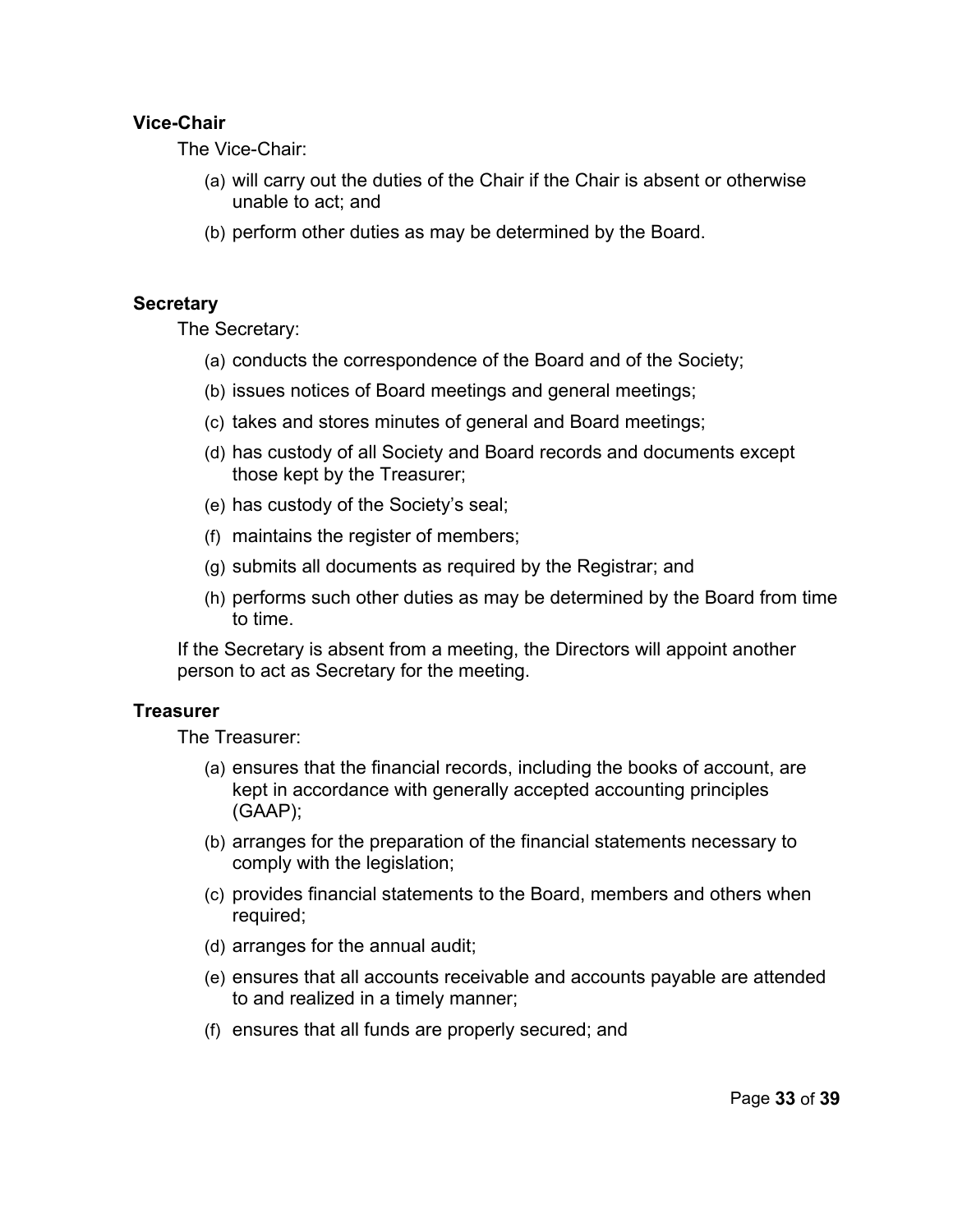(g) performs such other duties as may be determined by the Board from time to time.

## **Past Chair**

The Past Chair:

- (a) assists the Chair so as to maintain continuity; and
- (b) performs such other duties as may be determined by the Board from time to time.

## **FINANCE**

### **Distribution of assets and income**

The Society will not distribute any gains, profits or dividends to the members and no part of the capital, assets or earnings will inure to the benefit of any of the members.

The Society will not declare any dividend or distribute any of its property among the members during the existence of the Society or upon its winding up or dissolution.

## **Financial year**

The financial year is from August 1 to July 31.

### **Banking**

All Society funds will be deposited in a financial institution that:

- (a) is regulated by the Superintendent of Financial Institutions;
- (b) carries on a banking business; and
- (c) is selected by the Board; and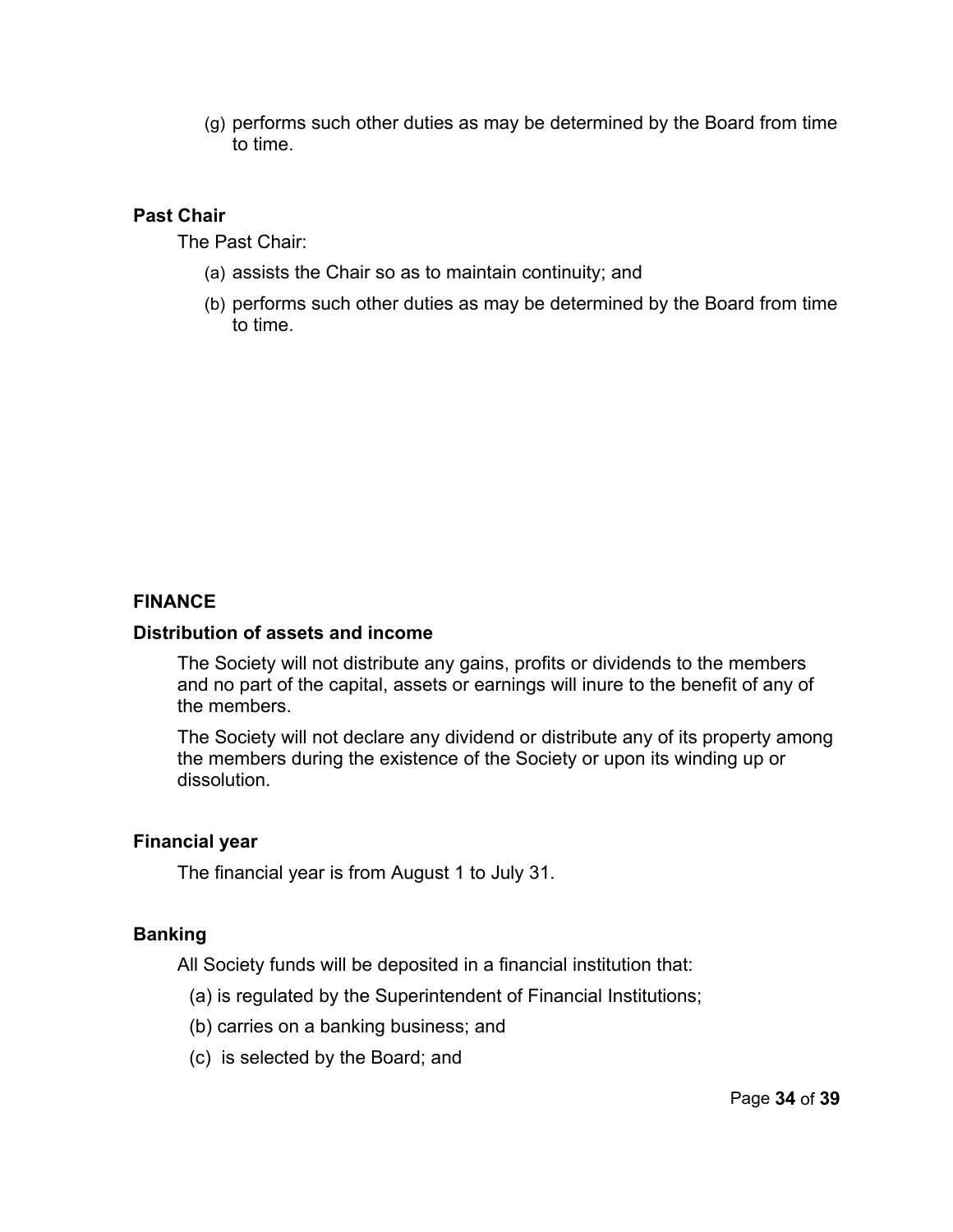(d) is to the credit of the Society.

Any two of the following must approve each payment from the account: Chair, Vice-Chair, Secretary, Treasurer, Secretary-Treasurer and Past Chair.

### **Fees and assessments**

The fee for members will be set by the members at each Annual General Meeting.

Members are liable for the payment of all fees and assessments within 30 days from the date of the levy.

### **Investments**

The Board:

- (a) may only invest in securities
- (b) may do so without regard to the proportion of particular types of securities; and
- (c) must ensure that the investment is one that a prudent investor may make.

### **Borrowing Powers**

The Board may at their discretion:

- (a) borrow money; and
- (b) issue bonds, debentures, notes or other evidences of debt obligations
	- (i) at any time;
	- (ii) to any person; and
	- (iii) for any consideration.

### **Financial statements**

The Board must present the following to the members at each annual general meeting:

- (a) financial statements for the period,
	- (i) beginning immediately after the end of the preceding financial year; and
	- (ii) ending not more than six months before the annual general meeting at which the financial statements are to be presented; and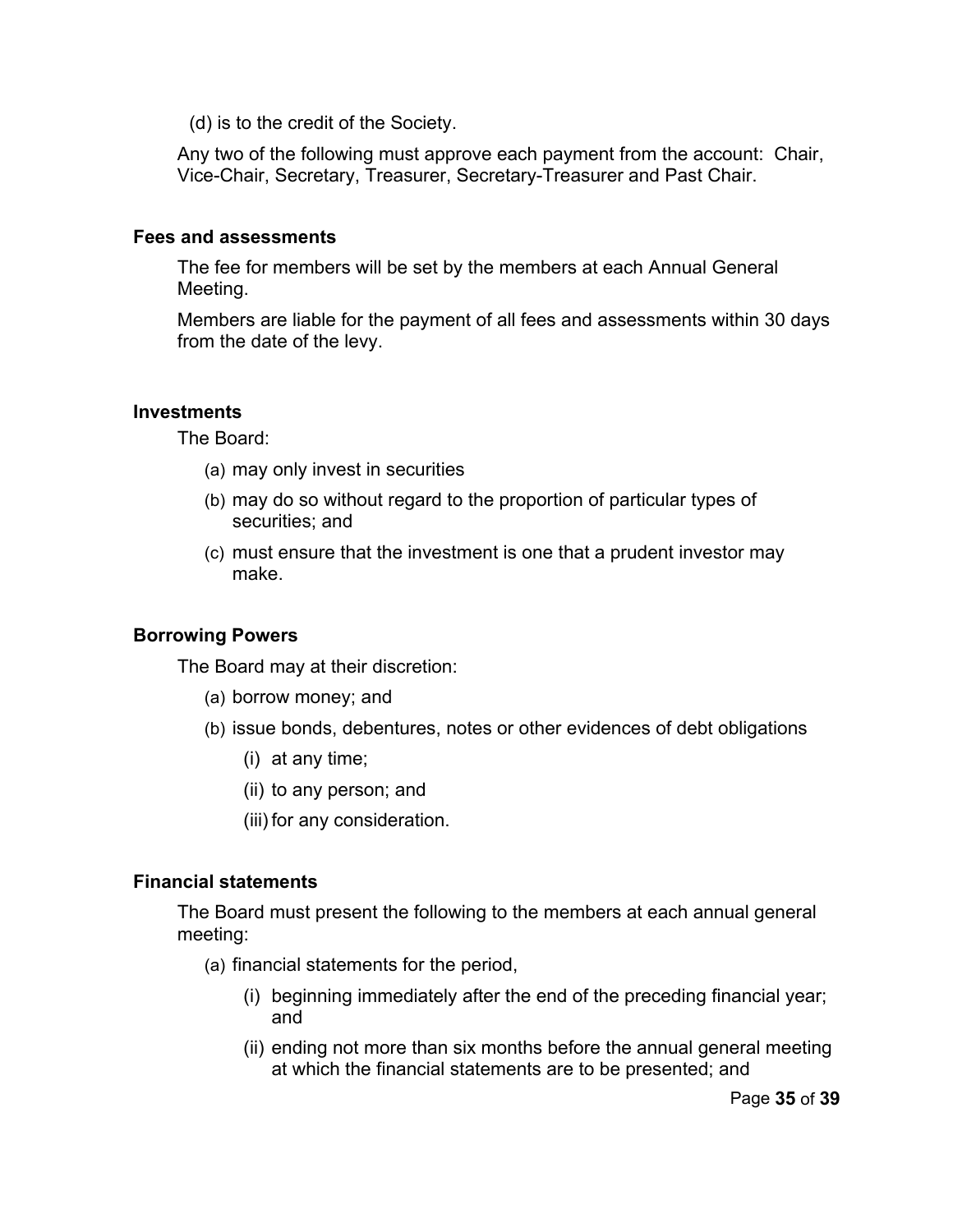(b) the auditor's report, if any, on those financial statements.

The financial statement must include a note on any remuneration paid to:

- (a) directors
	- (i) by title but not by name;
	- (ii) the amount paid; and
	- (iii) the capacity in which the director acted (as a director or in another capacity);
- (b) the top 10 employees whose compensation was at least \$75,000
	- (i) by position title but not by name; and
	- (ii) the total amount received including all taxable benefits;
	- (iii) the top 10 contractors paid at least \$75,000
	- (i) listing the services rendered but not the name; and
	- (ii) the amount(s) paid.

# **Audit of Accounts**

The members may, at each annual general meeting:

- (a) appoint an auditor to audit the society's financial statements; and
- (b) set the appointment to end,
	- (i) at the close of the next annual general meeting; or
	- (ii) when a successor is appointed.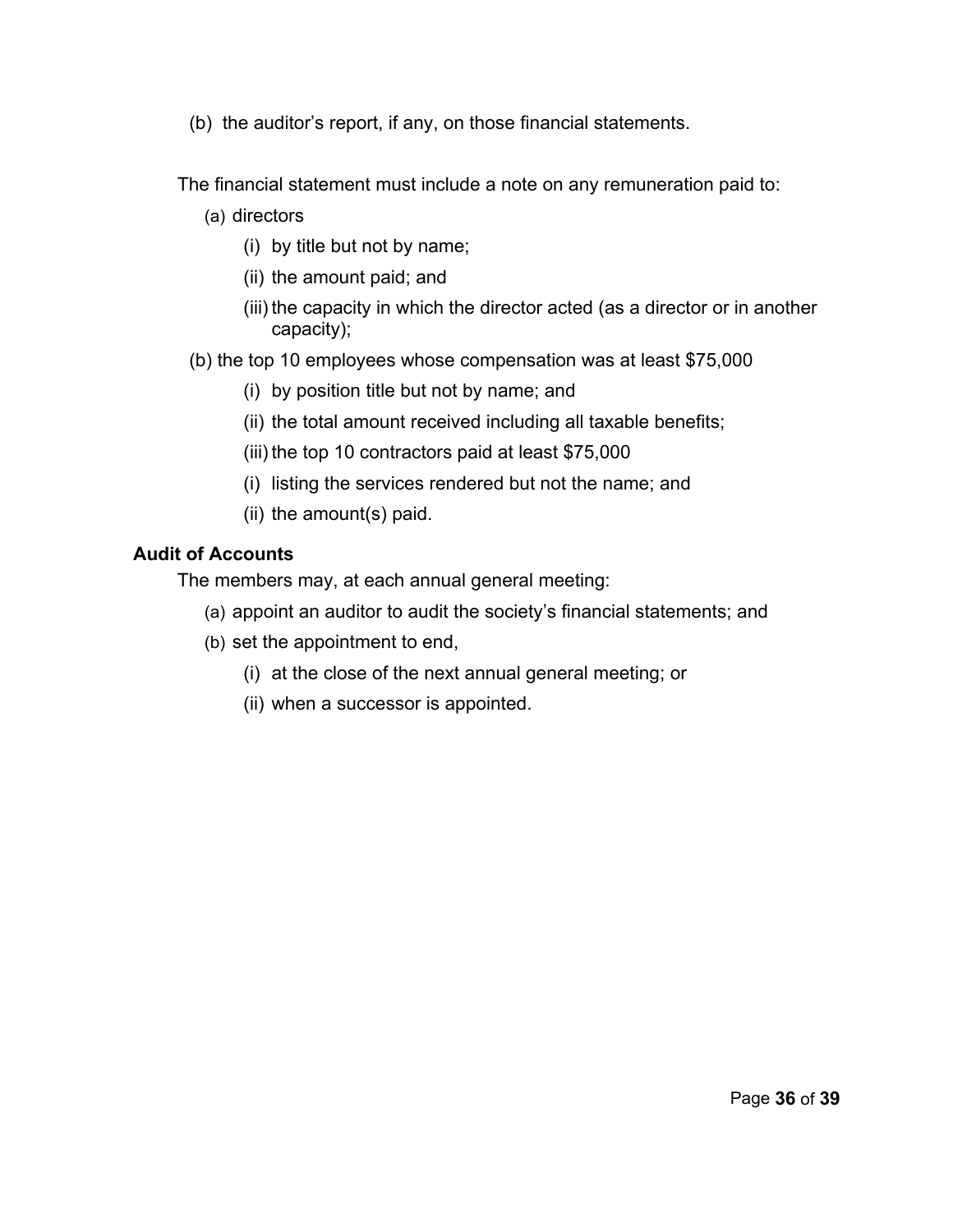# **SOCIETY ADMINISTRATION**

#### **Senior Manager**

The Board:

- (a) may /will employ a senior manager, to be known as the Executive Director to manage the Society's day-to-day operational activities and internal affairs;
- (b) must ensure that the Senior Manager meets the same qualifications as the directors both when the person is hired and during the entire time of employment (see section "Qualifications"); and
- (c) will provide the senior manager with the same protections as provided for the directors (see section "Protection of Directors").

The Senior Manager:

- (a) must adhere to the same provisions as in Qualification, Duties of Directors, and Protection of Directors,
- (b) must attend Board meetings to support the Board with information and advice and to provide services to the Board.
- (c) does not have a vote

# **DISSOLUTION OF THE SOCIETY**

Our original Constitution had the following unalterable clause:

Upon wind-up or dissolution of the Society, the assets remaining after the payment or satisfaction of all costs, charges and expenses properly incurred in the wind-up, including the remuneration of a liquidator, and after payment to the employees of the